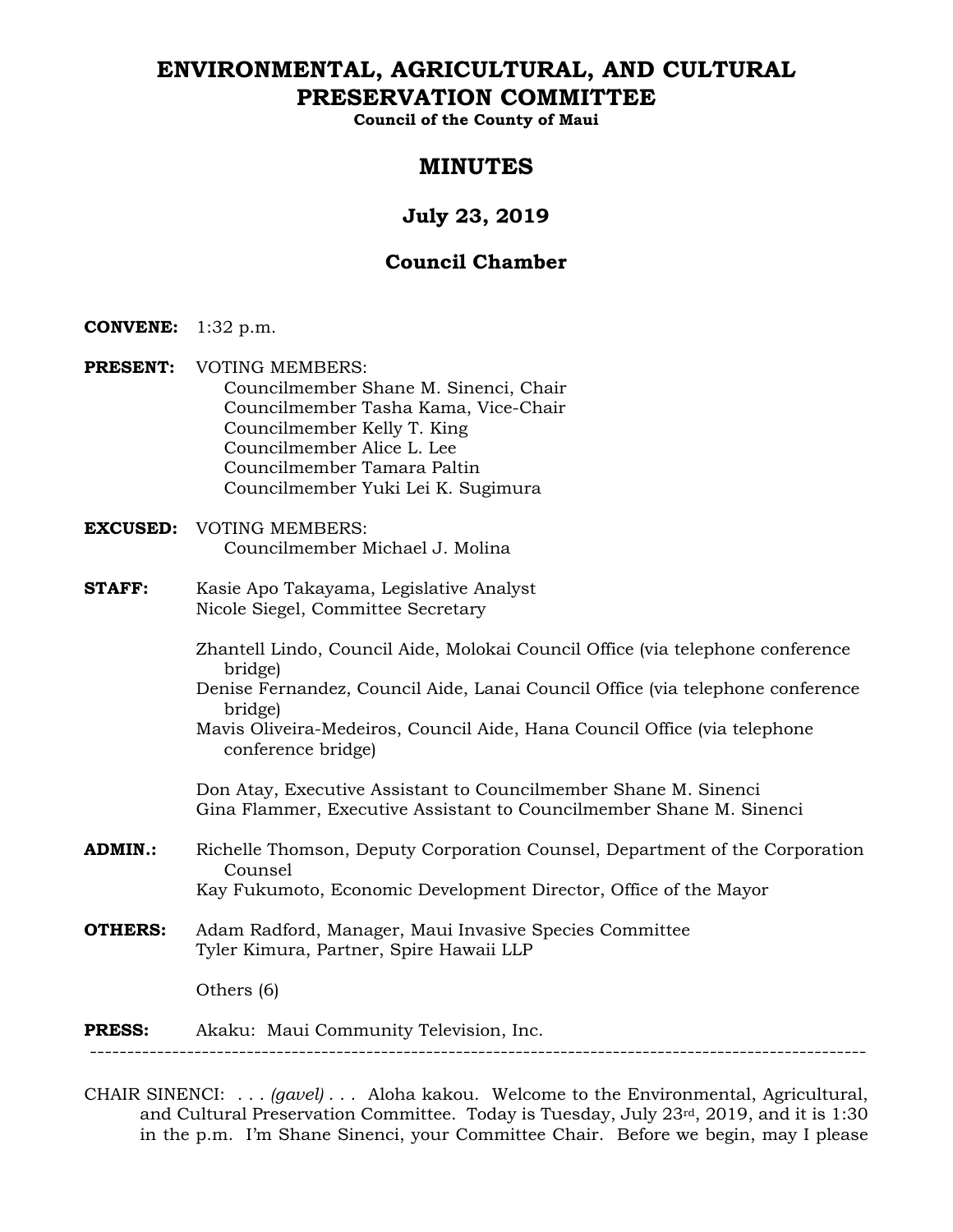#### **July 23, 2019**

ask that we silence all cell phones and noise-making devices? Mahalo. We'll go on to introductions. We have our Committee Vice-Chair, Ms. Tasha Kama. Aloha.

VICE-CHAIR KAMA: Aloha, Chair.

CHAIR SINENCI: Thanks for being here. And we also have Councilmember Yuki Lei Sugimura. Aloha.

COUNCILMEMBER SUGIMURA: Aloha, Chair.

CHAIR SINENCI: Aloha. Member Tamara Paltin.

COUNCILMEMBER PALTIN: Aloha `auinala, Chair.

CHAIR SINENCI: Aloha `auinala ia `oe. Member Alice Lee just stepped in. Welcome.

COUNCILMEMBER LEE: Mr. Chair, I have, again, a Russian expression, and it's dobryy den', and that's good afternoon in Russian.

CHAIR SINENCI: Dobryy den'. Good afternoon.

COUNCILMEMBER LEE: Yeah, so I can have a conversation with Mr. Trump. *. . .(chuckle). . .*

- CHAIR SINENCI: Thank you, Member Lee. *. . .(chuckle). . .* And, finally, we have Chair King. Aloha.
- COUNCILMEMBER KING: Aloha. Good afternoon.
- CHAIR SINENCI: Good afternoon. Here with us on the floor, we have, from the Department of Corporation Counsel, Ms. Richelle Thomson. Aloha. In the audience today, we have, from the Office of Economic Development, Director Kay Fukumoto. Aloha. For our representatives today…oh, just as a reminder, Member Molina, Mike Molina, is excused for the day. Thank you. Our representatives today for our meeting, we have Mr. Tyler Kimura from Spire Hawaii LLP. We also have Mr. Adam Radford, the Manager of the Maui Invasive Species Committee. For our Staff, we have Ms. Kasie Apo Takayama and Ms. Nicole Siegel. Welcome, everybody. In our Hana District Office, we have Ms. Mavis Oliveira-Medeiros; our Lanai District Office, Denise…Ms. Denise Fernandez; and our Molokai District Office, Ms. Zhantell Lindo. Welcome, everybody. Today, we have one item on our EACP agenda, EACP-30, the Audit of the Maui Invasive Species Committee. We will…if there are no objections, we'll go on to testimony.

COUNCILMEMBERS: No objections.

CHAIR SINENCI: Thank you. Members, for individuals testifying in the Chamber, please sign up at the desk just outside the Chamber door. If testifying from one of the remote testimony sites, please sign up with District Office Staff. Testimony will be limited to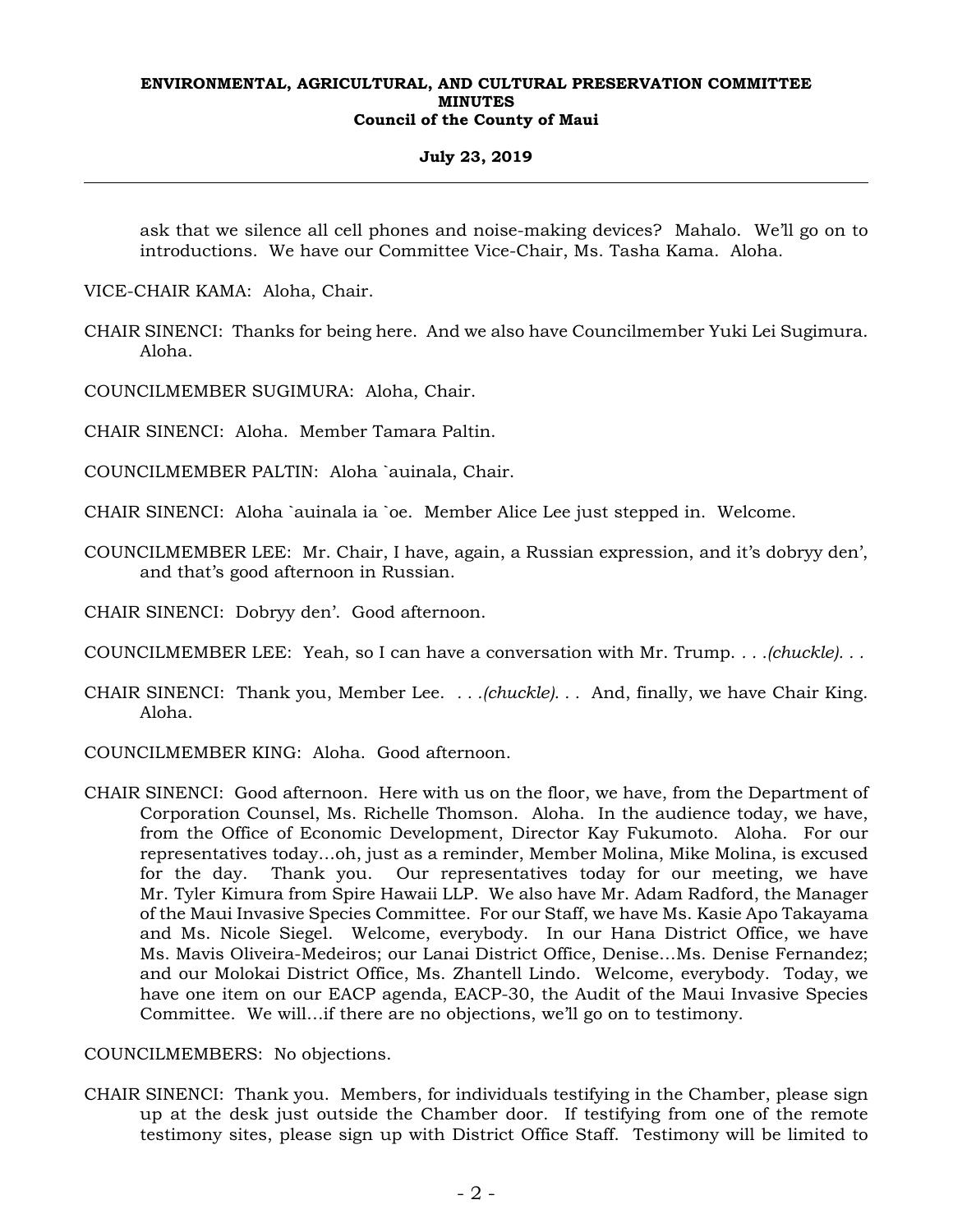#### **July 23, 2019**

the items on the agenda today. Pursuant to the Rules of the Council, each testifier will be allowed to testify for up to three minutes per item. There is only one item on today's agenda. When testifying, please state your name and the name of any organization that you may be representing, and pursuant to the Rules of the Council, if you are a paid lobbyist, please inform the Committee. We have established a connection to the Council District Offices. Ms. Apo Takayama, can you please call the first testifier?

MS. APO TAKAYAMA: Chair, we don't have any testifiers signed up in the Council Chamber.

- CHAIR SINENCI: Okay. Thank you. Can we go to the Hana Office? Ms. Mavis Oliveira-Medeiros, do you have any testifiers there?
- MS. OLIVEIRA-MEDEIROS: Aloha, Chair. This is Mavis Oliveira-Medeiros from the Hana Office. There is no one here to testify.
- CHAIR SINENCI: Mahalo. And Ms. Denise Fernandez at the Lanai Office, do you have any testifiers there?
- MS. FERNANDEZ: Aloha, Chair. This is Denise Fernandez at the Lanai Office, and there are no testifiers.
- CHAIR SINENCI: Mahalo. And, from our Molokai Office, Ms. Zhantell Lindo?
- MS. LINDO: Aloha, Chair. This is Zhan at the Molokai District Office. There are no testifiers.
- CHAIR SINENCI: Mahalo. So, if there are no objections, Members, I'd like to close public testimony.
- COUNCILMEMBERS: No objections.
- CHAIR SINENCI: Okay.

## **EACP-30 AUDIT OF THE MAUI INVASIVE SPECIES COMMITTEE (GC 19-3)**

CHAIR SINENCI: Okay. So, moving on to our only agenda today, the Audit of the Maui Invasive Species Committee. On December 12, 2018, by Resolution No. 18-433, the Council authorized the then-Council Chair to commission an audit to examine the use, management, and expenditures of public funds relating to environmental protection and coqui frog eradication efforts by MISC. In FY 2017 and 2018, MISC received four grants: two general grants for environmental protection for 895,000, and two specific grants for coqui frog eradication, totaling \$1,050,000. Additional funding has been granted during our most recent budget deliberations, however, this audit covers the grant period only from July 1, 2016 to June 30, 2018. The Resolution authorizing the audit states that the purpose of the audit was to provide clarity on the effectiveness of the grants in overall environmental protection, coqui frog eradication efforts. The item was referred to the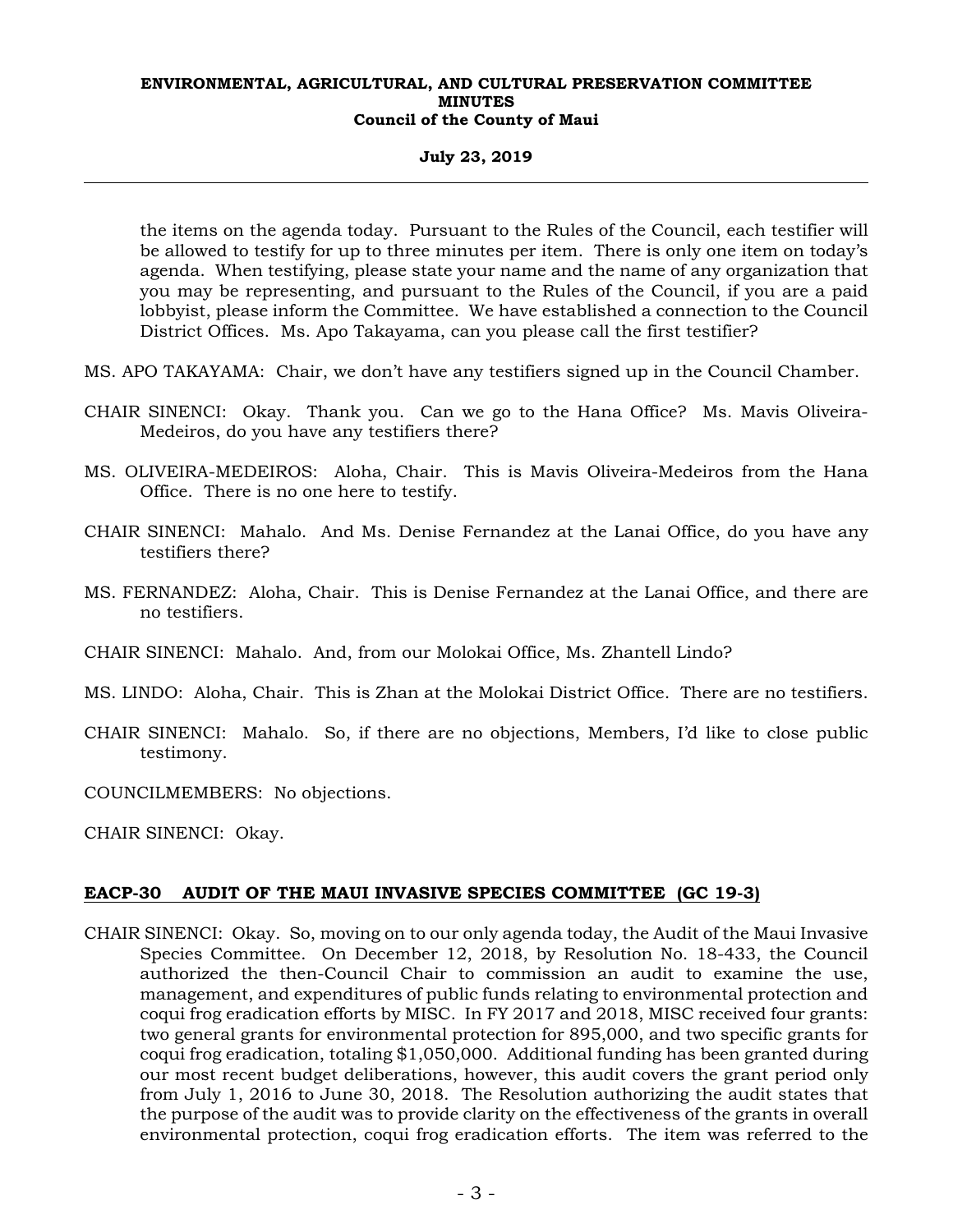#### **July 23, 2019**

EACP Committee on July 5<sup>th</sup> in the full Council of 2019. So for today, Members, I plan to take…to have Mr. Kimura give a presentation to explain the objectives, the scope, findings, recommendations of the audit, and then we can hear from Mr. Adam Radford and Ms. Fukumoto. So, as noted on today's agenda, Mr. Kimura is a Partner with Spire Hawaii LLP, and the author of the audit. If there are no objections, your Chair would like to designate Mr. Kimura as a resource person, pursuant to Rule 18(A) of the Rules of the Council.

COUNCILMEMBERS: No objections.

- CHAIR SINENCI: Thank you. Okay. Should we…Mr. Kimura, would you like to join us? …Thanks for being here. Members, hard copies of their presentations are being passed out right now. We also have some questions, general questions, from Mr. Molina. You may want to review some of his questions. …Okay. Mr. Kimura, you can begin whenever you're ready.
- MR. KIMURA: Aloha, and good afternoon, Chair, and EACP Committee Members. My name is Tyler Kimura, Partner at Spire Hawaii LLP. We are a local CPA and consulting firm based out of Honolulu, Hawaii. Thank you for the opportunity to present the results of our performance audit of the Maui Invasive Species Committee to you today. I would also like to thank the Office of Council Services, the Office of Economic Development, and MISC personnel for their cooperation and assistance throughout our engagement. I have a brief presentation outlining our procedures, findings, and recommendations, and I'd be happy to answer any questions you may have at any time. Thank you, Chair, for the background on the origin of the audit. We were contracted by the County Council to conduct a fiscal and performance audit of MISC. MISC is a project of the UH Pacific Cooperative Studies Unit that works to prevent control or eliminate threatening, invasive plant and animal species in Maui County. This fiscal and performance audit was intended to help provide clarity on the effectiveness relating to the grants, and help provide comprehensive knowledge of the progress and protecting our environment. Our work was conducted pursuant to the AICPA's statement of standards for consulting services. The primary audit objective was to perform a general evaluation of the grants relating to the use, management, and expenditure of public funds. The first objective was to review the objectives, goals, and measurements to fulfill the scope of the grants, determine whether the scope of each grant has been fulfilled, and the funds provided to MISC have been appropriately expended. We were also asked to review the quarterly and final reports related to each grant to determine whether the grants provided to MISC have been utilized accordingly, and indicate whether the number of coqui frog colonies have increased, decreased, or remained the same. We were also asked to review and analyze manpower, staffing, and utilization, including actual hours of field work. In order to address the items within our scope, we reviewed and analyzed a number of documents, including the grant agreements, MISC's quarterly and annual reports, samples of invoices for payroll and out-of-pocket expenses, support for total acres infested with coqui frogs, activity logs and lists of crew members and their timesheets for priority work areas within Maliko Gulch. We took a sample of timesheets for grants 4594 and 4632, and we also analyzed a summary and breakdown of all MISC personnel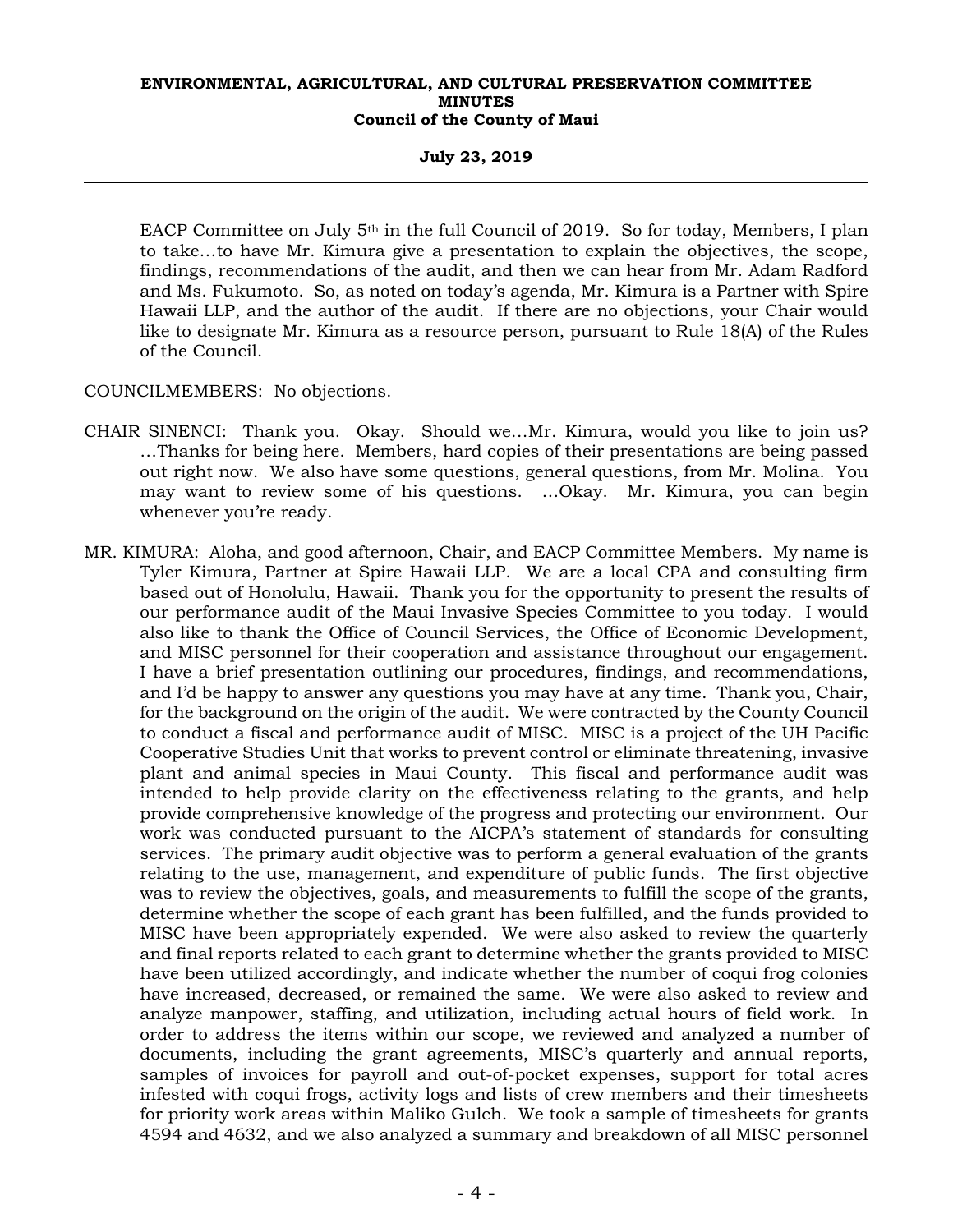**July 23, 2019** 

time for 2018. We conducted interviews of the MISC Manager, the UHPCSU Special Projects and Development Manager, and the MISC Program Specialist. Now I'll move on to the primary findings within our report. So, one of the objectives of this audit was to determine whether coqui frog populations have increased, decreased, or remained the same. MISC, at the time of our report issuance, estimated that 1,185 acres in and around Maliko Gulch were infested with coqui. MISC also reported, in its December 2018 quarterly report for coqui Grant 4594, that it had eradicated 19 coqui frog colonies on Maui, as listed here, and this goes back to 2004. We noted that it's inherently difficult to count coqui for two reasons. One, the coqui frog's habitat. So, where they live, primarily within Maliko Gulch, is very hard to get to. It's dense, hard to penetrate vegetation, and in general, a very remote and hard to access area. Complete eradication can take up to 10 years, depending on infestation levels, site characteristics, and access. As shown in the prior chart, most of those sites took about 10 years to fully eradicate. Another difficulty in measuring whether or not coquis have increased, decreased, or stayed the same, is the actual act of counting coqui is also very difficult. When we asked whether coqui populations have increased, decreased, or stayed the same, MISC stated to us, quote, the short, but nuanced answer to your question is yes, coqui populations have increased, decreased, and stayed the same since 2017, depending on the level of infestation at any particular site and resources available. This answer highlights the difficulty in not only counting coqui frogs, but also the need to evaluate individual sites in order to determine progress. Some of the current challenges with how coqui frogs are counted…I'm sorry, let me back up real quick. Oops, I'm sorry. …Apologies. So, one of the current ways that MISC is counting coqui frogs now, is they estimate the number of coqui frogs before and after a treatment in a particular area. So between January 2017 and March 2019, MISC compiled data on 826 visits where treatment activities were conducted, and they estimated the number of coqui frogs decreased from an average of about 18 frogs before the treatment, to two frogs after each treatment.

COUNCILMEMBER KING: Chair? Quick question.

CHAIR SINENCI: We have a question from Chair King.

- COUNCILMEMBER KING: Just…thank you, Chair. So, just a quick question, how big an area are you…are they looking at when they say it went from 18 frogs before to two frogs after treatment?
- MR. KIMURA: I think that's a better question for MISC personnel to answer, but it is any particular area where they can spray on a particular…

COUNCILMEMBER KING: I mean, are we talking about acres, or are we talking about feet?

MR. KIMURA: I would imagine it's within feet, but--

COUNCILMEMBER KING: Okay.

MR. KIMURA: --I think MISC…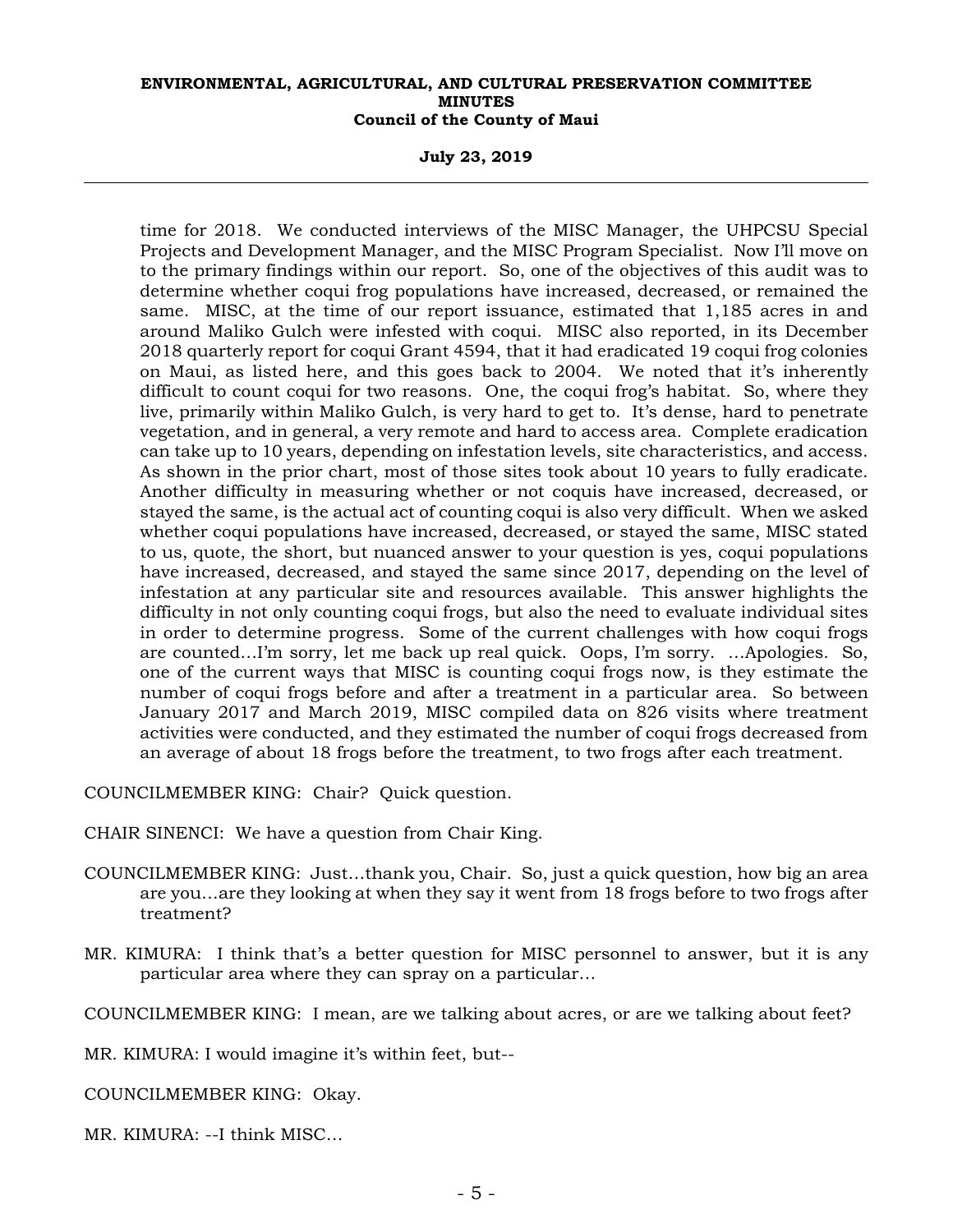#### **July 23, 2019**

COUNCILMEMBER KING: You didn't ask that question? Okay.

MR. KIMURA: Yeah. I don't have that information right now.

COUNCILMEMBER KING: Okay.

CHAIR SINENCI: Okay. Continue.

MR. KIMURA: So, some of the current challenges is that the system fails to adequately capture a decrease from thousands of frogs to hundreds of coqui because their measurement levels only goes up to over 63. So, whether it's a thousand or hundreds of coqui frogs, they would both be classified as over 63 frogs in an area. Eradication efforts are dictated by level of funding received. As such, MISC can only address parts of the Maliko Gulch infestation in a given year. MISC did not provide a definitive answer as to whether 100 percent eradication was achievable. In a 2019 presentation, MISC stated that it would cost between 4.6 million to over \$15 million to eradicate coqui from Maliko Gulch. And, finally, communicating the overall progress is difficult. MISC currently is not required to provide actual or estimated figures of coqui frogs, number of colonies or acres infested, in its report to the OED. The results reported by MISC do not clearly communicate overall magnitude of the coqui frog problem in Maui. And this leads us to Finding No. 2. So, Finding No. 2 on our report states that the performance measures under the coqui grants do not allow for an assessment of whether MISC is succeeding or failing in containing or eradicating coqui frogs in Maui County. This slide shows the two primary goals of the coqui grants. First, is to maintain control operation in Maliko Gulch, and the second is to increase community involvement in detection and control of coqui frogs. The objectives of maintaining control and operations in Maliko Gulch is to reduce infestation levels and stop the current spread, with the eventual goal of eradication. The objective of increasing community involvement is to get landlords' assistance in habitat removal and coqui control. The performance measures are number of acres treated, staff hours focused on Maliko project, and gallons of citric acid applied; number of landowners assisting with control; number of hours contributed to habitat removal or control operations; pounds of citric acid distributed to residents; and number of outreach activities. A performance measure is generally defined as a quantifiable indicator used to assess how well an organization or business is achieving its desired objectives. We understand that the performance measures in the coqui grants were established jointly by MISC and OED prior to grant execution. MISC has reported its performance measures in accordance with the grants, but the performance measures themselves do not measure what effect, if any, MISC's efforts are having on the coqui frog population. As such, it's difficult to translate the numbers reported to containment or eradication. So measures such as acres sprayed, field hours worked, or gallons of citric acid may sound substantial, but the missing part of it is the context. So what does that actually mean when you try to measure containment or eradication? The measure of acres sprayed can also be misleading. If the same acre is sprayed multiple times, it is counted multiple times in the performance measure that's reported to OED. This table summarizes the performance measures that were reported by MISC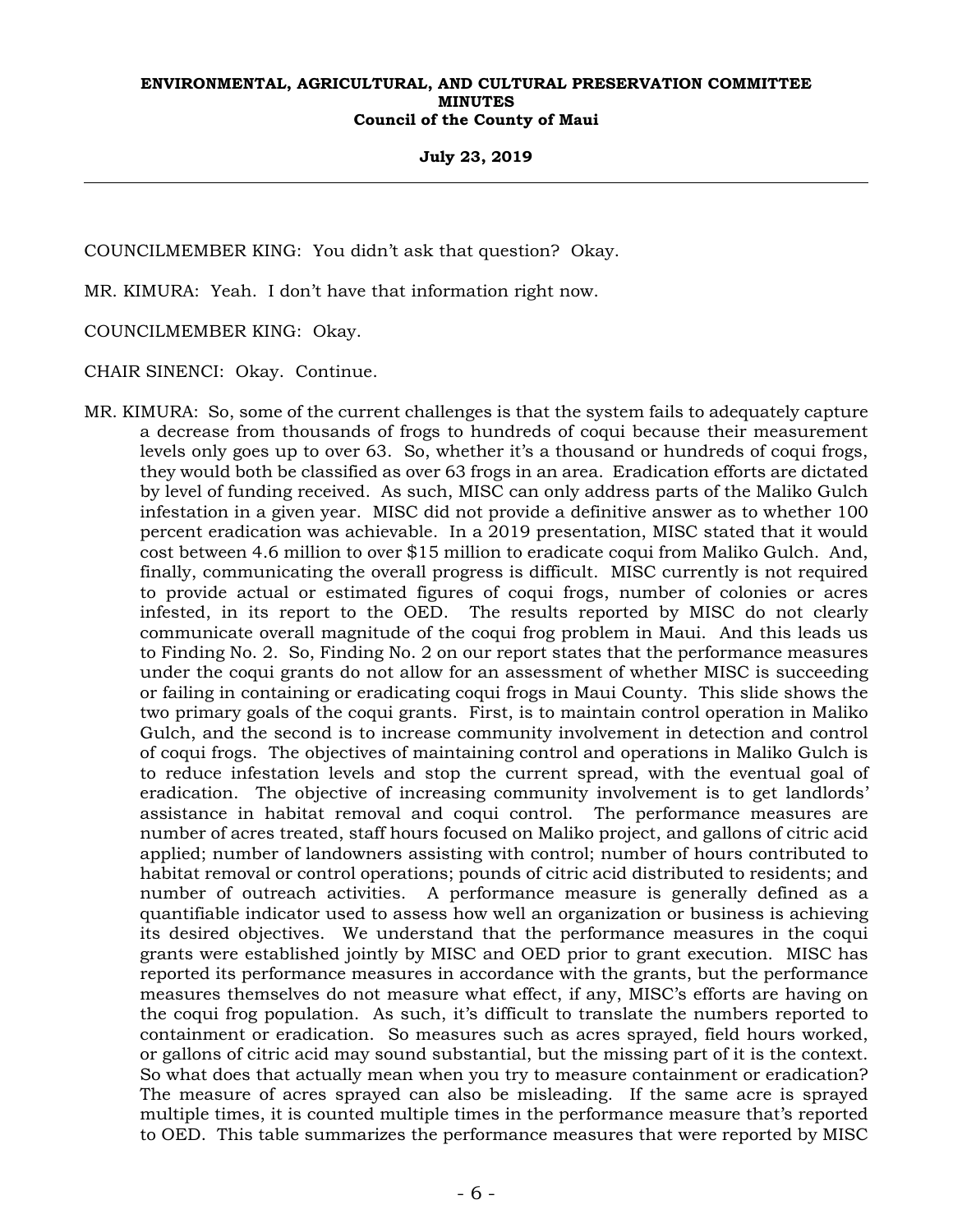**July 23, 2019** 

to OED since Fiscal Year 2015. As you can see, there are thousands of staff hours that have been focused on the Maliko project. There are also hundreds of thousands of gallons of citric acid that have been applied in the area, but the question remains, okay, so what does this mean for the actual population of coqui frogs in the area? So when you look at those statistics, and you go back to the goals and objectives of the coqui grants, there are questions that we're trying to answer here. One, has MISC maintained control operations in the Maliko Gulch? Has MISC reduced infestation levels and stopped the current spread, with the eventual goal of eradication? Has MISC increased community involvement in detection and control of coqui frogs? And have landowners assisted in habitat removal and coqui control? So, it appears that, based on these performance measures, that the answers to questions one, three, and four, are yes, but the current performance measures do not provide an answer to question number two, which is, has MISC reduced infestation levels and stopped the current spread? So, public concerns about the spread of coqui frogs cannot be answered through the performance measures in the coqui grants. Our first recommendation related to this finding is that MISC and the OED should develop better performance goals and reporting that measure whether MISC's efforts are working. So, vague, overly-broad, or unrelated metrics pose the risk of adverse reactions that, one, no progress is being made, or two, no one knows if progress is being made. It does appear that MISC has the data that could be used for quantifiable performance measures. As we showed in Finding No. 1, MISC is able to quantify how many populations of coqui they have eradicated. And two, they also have logs of when they go out and treat a particular area. They have metrics of how many frogs were there prior to and after treatment. So these types of quantifiable, tangible, and relevant measures provide more context and better answer to the question of whether MISC has reduced infestation levels and stopped the current spread. MISC and the OED should also discuss whether a goal of 100 percent eradication is achievable, and, if so, agree on a timeline for affected areas to become 100 percent coquifree. So, providing such easy to understand big pictures, measurements, will assist the County in understanding the magnitude of coqui frog infestation and the impact of MISC's efforts. And finally, OED should implement measures to continually and effectively monitor MISC to ensure that grant goals and objectives are achieved. So, for example, asking the questions of whether populations are, in fact, being contained, or what is the progress towards eventual eradication? Finally, to address the audit objective of analyzing MISC's manpower, staffing, and utilization, and the actual number of field work hours, we analyzed timesheets and a summary of MISC's staff time in 2018. First thing we did, was we took a look at MISC's internal TimeLog, which is their internal timekeeping of what the staff are doing on a daily basis, and we compared those to the RCUH time and leave certification forms, which is how the staff actually get paid. They need to submit these timesheets to RCUH to get paid, and they have to list whether or not they were on leave, sick, or whatnot. We tested one month, and we noticed seven variances between their internal TimeLog and the RCUH timesheets. Overall, there's an underreporting of 19 hours of field work and three hours of leave, which was less than 1 percent of hours reported for August 2018. We performed this test to ensure that we could reasonably rely on the TimeLog when we were looking at MISC's total hours worked and the leave time that they took in 2018. …So this table shows a summary of the number of hours worked for MISC and the Molokai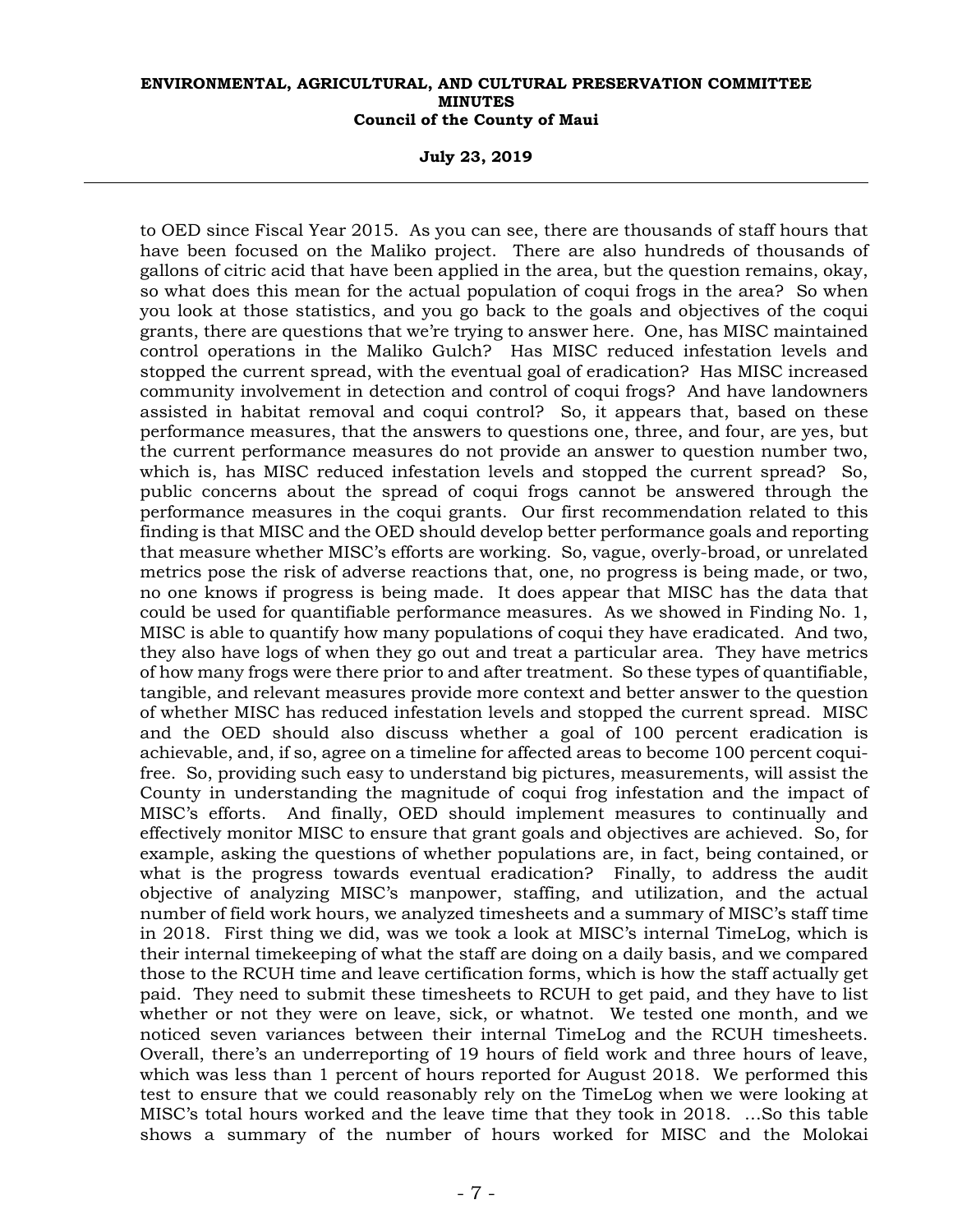**July 23, 2019** 

Subcommittee of MISC during calendar year 2018. Again, this is based on MISC's internal TimeLog. Programmatic hours include field work, which includes all ground and aerial survey and control work, including work on plants, vertebrates, invertebrates, and early detection, as well as time spent managing logistical aspects of field operations by the Field Coordinators and Operations Manager. Data GIS is data entry planning and analysis, and outreach and education, that's all activities related to developing and maintaining support for programmatic objectives, including efforts to affect positive behavioral change by the public in relation to invasive species. Operational support includes budget development and tracking, grant and report writing, partnership development, project oversight, recruitment and training. And leave includes vacation, holidays, sick leave, administrative leave, and jury duty, and other examples. So as you can see in the table, approximately 72, 73 percent of MISC's time in 2018 was spent on programmatic activities, and 19.5 percent was on leave. As MISC employees are employed by RCUH and therefore subject to similar holiday, vacation, and sick leave policies as State and counties, excluding any carryover, 56 days or 448 hours of combined leave may be taken per year. This table shows a breakdown of the 40 personnel within 2018, and how it breaks down to the amount of leave that they took within that year. Ultimately, we did not analyze the leave taken by the employees and we're not expressing an opinion on the appropriateness of such leave. The County should be aware that the number of field work hours available under the grants may be limited by the amount of leave afforded to MISC personnel as RCUH employees. The County should be mindful, however, that using a governmental entity such as MISC for these efforts likely also leverages certain efficiencies, resources, and connection with other government and research entities that a third-party private or not-for-profit organization may not have. Related to this finding, we recommend that OED and MISC should consider the number of programmatic hours available when setting performance measures for the grants. The OED should understand what is possible to accomplish within available programmatic hours so manageable expectations are set for the County's invasive species eradication efforts. MISC should also continue to improve its time tracking efforts in its TimeLog database, and we understand that MISC has already taken steps to create clearer definitions for consistent reporting, ensuring that all parttime staff and MoMISC hours are entered into the TimeLog correctly and accurately. That concludes my presentation. I'd be happy to take questions now or after.

CHAIR SINENCI: Thank you, Mr. Kimura. Members, did you wanna ask Mr. Kimura some questions now, or would you wanna wait for the next presentation? You're gonna wait? Okay. One question from Member Paltin.

COUNCILMEMBER PALTIN: The leave category, that's all like…it's approved leave?

MR. KIMURA: Correct. Our understanding, it's approved leave.

COUNCILMEMBER PALTIN: Oh. Okay.

MR. KIMURA: Yeah.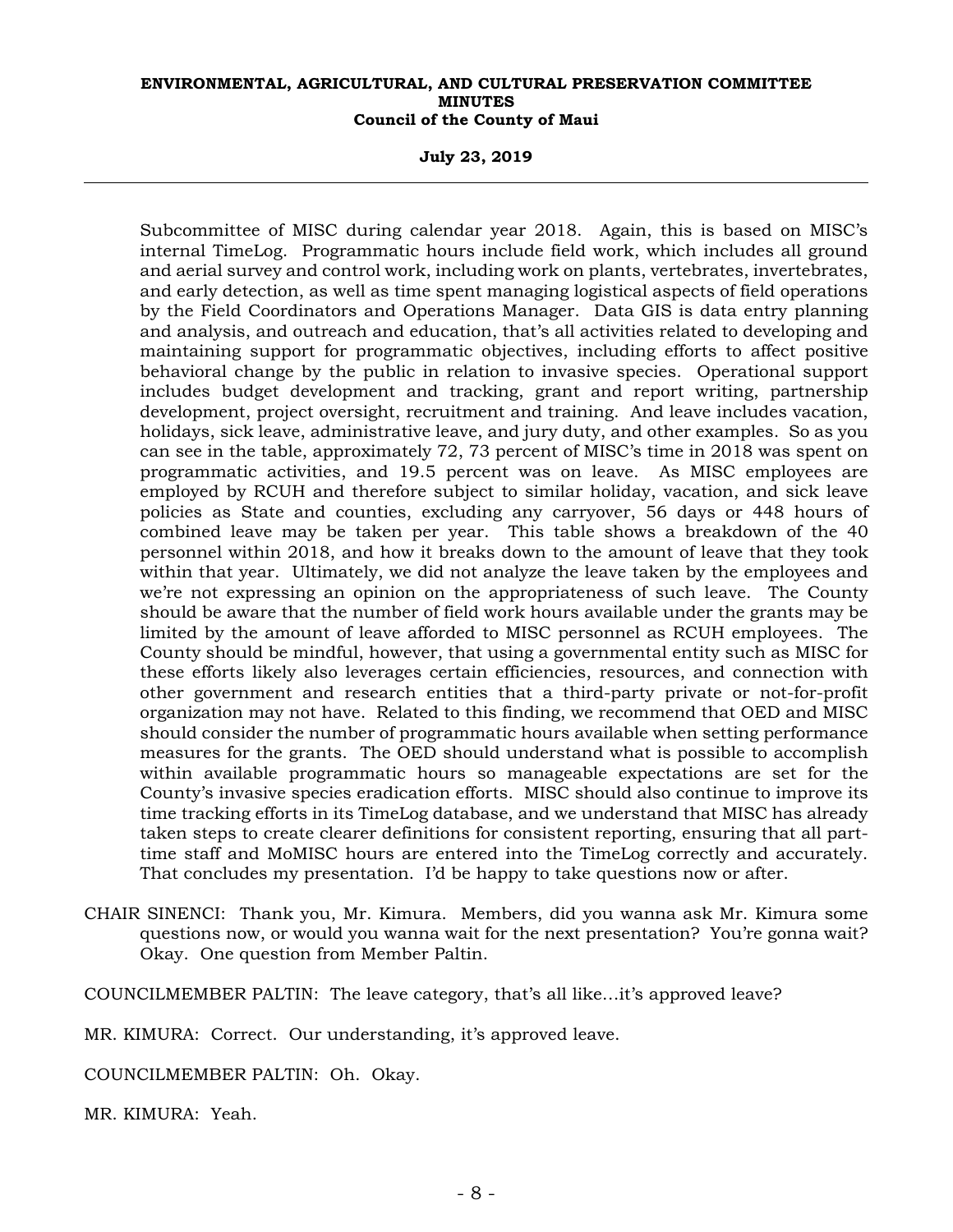#### **July 23, 2019**

COUNCILMEMBER PALTIN: Thank you.

CHAIR SINENCI: Okay. If there are no other questions, we'll have Mr. Radford come down and share his presentation. Mr. Kimura, you can hang out 'til afterwards for questions? Okay. Thank you.

MS. SIEGEL: *. . .(inaudible). . .* 

CHAIR SINENCI: Okay, Mr. Radford. You can begin when you're ready.

MR. RADFORD: Thank you, Chair, for the opportunity to present today and, Members, for your time and attention to this matter. And I just want to thank Spire and the staff there for their professionalism and feedback. It was, I think, part of the intent of the audit, actually, from the last Council and then Chair White, was to help MISC improve. And, actually, we did learn some things where we could be better along the way, and we've made those course corrections, and also, you know, highlighting the opportunity to continue to work with our funders to define the metrics we're using in a meaningful way. And so, we just wanted to say thank you to you and your team, and also to the Council, again, for your attention to this matter. And also, as always, we welcome transparency and the opportunity to, you know, explain what we're doing and justify our actions in a complex environment. Like, I mean on this slide, I just always like to highlight that MISC is not just Maui Invasive Species Committee, but the Molokai Maui Invasive Species Committee as well. We also have our baseyard and staff in Hana, so we are a big, complex organization dealing with things that no one in the world has ever tried to do. And, so, you know, we're learning along the way, and so we appreciate the feedback to help us as we go along. So, with that, I will move on. So this is…my presentation's actually very short. This is just an outline for the presentation, but just…some of the key considerations that I guess I felt came out of the audit, and things to discuss, are just determining the efficacy of effort, aligning deliverables with OED, course corrections along the way, and what, kind of some suggestions are for going forward. So, one of the key questions is that the efficacy of efforts to control coqui frogs, and I think you've all actually seen this map in the past. But what I like to highlight on this map is the green dots. Those are places that had lots of frogs, and those frogs are gone. To me, that is being effective. Of course, there's a big red blob. That's Maliko Gulch, and we are holding the line there. But one thing I like to point out as well is that coqui frogs showed up to both Big Island and Hawaii at about the same time. We all know what it's like on the Big Island. Most people on Maui, to be honest, probably don't even know that we have coqui frogs here. So to me, again, that's a metric of success, and that has been through the effort of the Maui Invasive Species Committee, the Molokai Maui Invasive Species Committee, who just caught a coqui frog several months ago, and residents, who more and more are becoming empowered to assist us with our efforts. For example, last night a resident in the Kehalani area caught what he believes to be the last of three frogs there and he…I just spoke with him, actually, prior to this meeting, and was saying I would never have been able to do that without the training and resources that were provided by MISC. Again, just another measure of success, that I'll get into this a little bit later, but…that we're hoping to better capture in our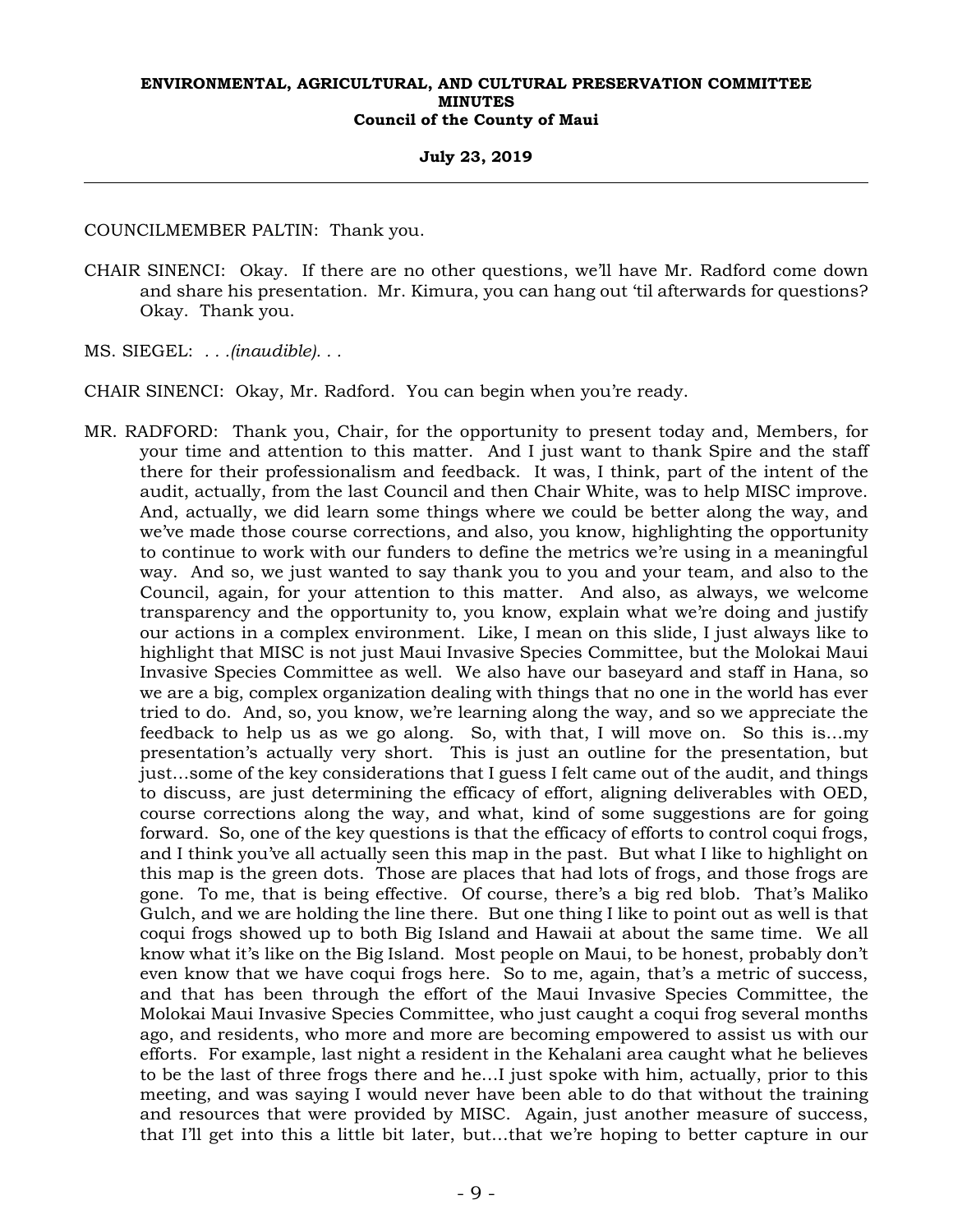**July 23, 2019** 

reporting to OED and to the Council. And the other thing, I think, that is really important, is understanding what it's like to try to measure progress. So, Chair King, you asked a question about, like, how big is the scale of the areas that we're…where we're trying to use the index that was described, and it varies. These are agricultural lots in Haiku, so they're generally, like, one to two acres, and our mandate for staff is to try to gauge pre- and post-impact, or pre- and post-condition, on the property they're working. So it's usually, like, about an acre or so, but that gets really hard, and I just wanted to play this –and you've all heard it before, if it'll actually work-- *. . .(plays audio of coqui frogs). . .* So, like, how many frogs is that? Probably sixty-some, or so? So, like that's where we're limited. When you have one, it's pretty easy to say there's one to five, that's why we chose the index we use, but it can be a challenge. And part of why I played that, also, is that you might be working on one property, but around you, those surrounding properties, might have…sound like that. So it is really challenging. I'll talk about some ways we're considering addressing that, but just wanted to raise that point. And this was brought up already, about just gauging efficacy, and I already mentioned, you know, some of this, but aside from 19 sites on Maui that no longer have coqui frogs, we have 10 left. Very few have many frogs, or any, on them. There's also been hundreds of random single frogs caught everywhere that people live on Maui. And I think this is actually a pretty powerful graph. And what we didn't explain well, perhaps, in the proceedings of the audit is that this is from our top priority areas, so we've had to prioritize based on available resources. And so in areas where we are working hard--we're, I think, being quite successful--what is the challenge is that we've never had adequate resources to fully implement a strategic plan across the board. So, unfortunately, frogs continue to be prevalent in certain areas because we're just not able to get there, but where we prioritize, the places we want to go or the places where we feel, based on a wide range of factors…like if we lose it there, we're going to lose Haiku, and ultimately, Maui. In terms of, like, options for gauging efficacy when talking about coqui frogs, so we actually work closely with the Fish and Wildlife Service some years ago to do that in the goal. And their ultimate conclusion was that the efforts we were…the approach we were taking was effective, and they actually state in this finding that it just requires repetition in a systematic repeat visit, which is dependent upon available resources. So, anyway, outlined in this report is several different ways you can gauge the level of infestation that we could implement again, but I guess I wanted to highlight that to date, MISC, our mandate really has been to be a field-oriented organization, not so much of a research organization. So, like, we do the best we can to gauge progress, but ultimately our goal is green dots on the map. So this is another way of gauging effectiveness, that we have actually already submitted two proposals to fund this, and it's actually being used for native seabird monitoring throughout the State, and it's an acoustic monitoring system that…and this is an example of the core of the Maliko infestation and the dots with circles, represent an acoustic monitor in the area that they would cover, and so this is something we're looking at as like another sort of third-party way of assessing progress over time. And the other really cool part about this, I think, this technology, is that if we had suspect locations, like the one frog in Kehalani that the resident picked off last night, we can actually deploy these monitors. And we have an app on our crew phones, and it'll real-time ping you if it detects a coqui frog, and they're absolutely confident that they would be able to work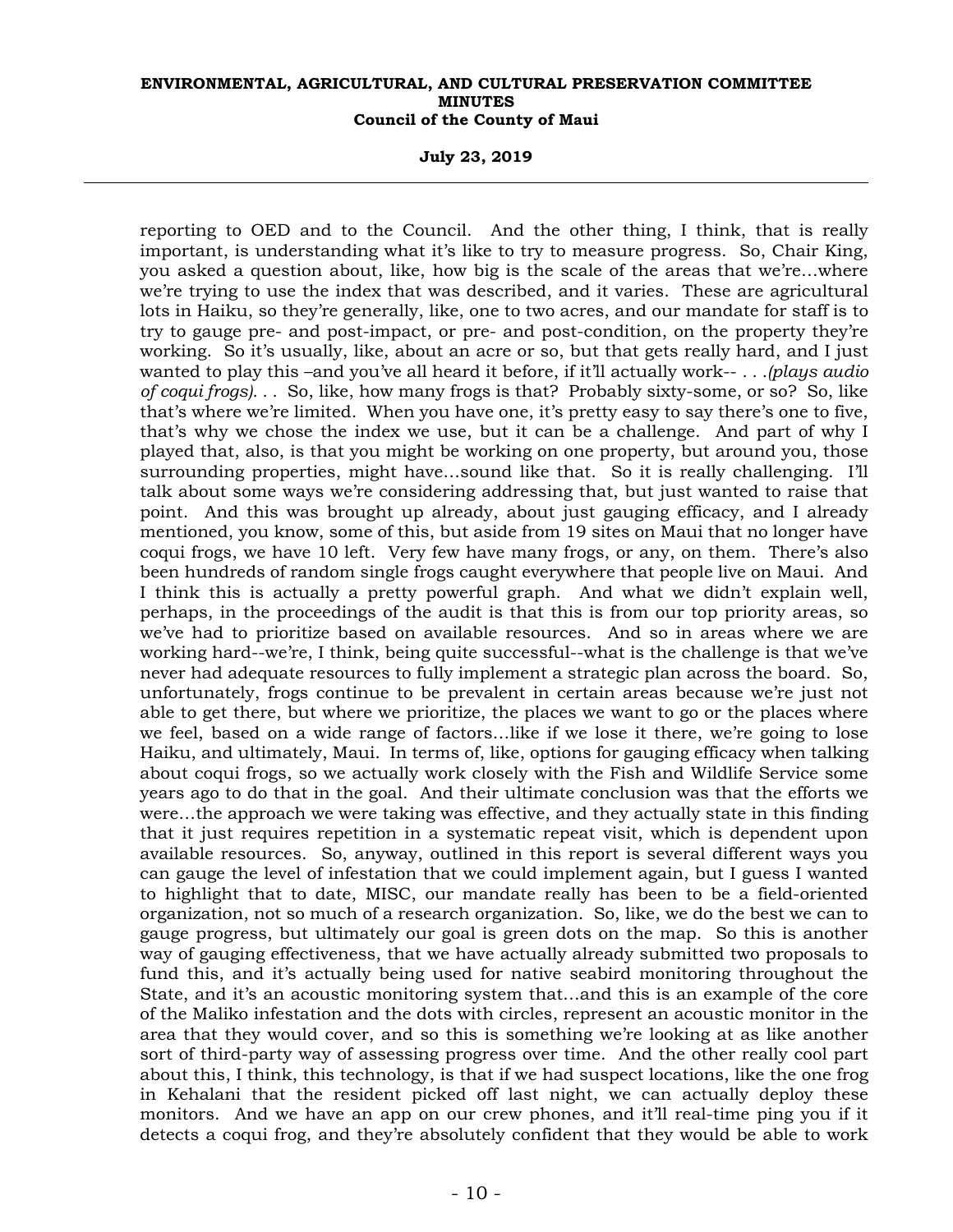**July 23, 2019** 

with us to ensure that they're detecting coqui frogs and not crickets. So this is something we're already pursuing funding for, and hopefully, if that funding is secured, something we'll present to you on in the future. So, in terms of aligning deliverables, we've, as Tyler brought up, we've already met with OED staff and had several discussions, e-mails, back-and-forth, and been really working to align those deliverables to a more meaningful manner, and that's in our FY '20 proposal now. And, so just some examples are listed there; I won't read them all, but I think one of the biggest ones is…'cause again, I actually like the idea also of kind of the third-party assessment, so it's not just MISC or me saying, like, yeah, we're being successful or we're not. And one of the big ones here I like is, is polling the communities on a regular basis and saying, like, are we being effective or not? And if so, why or why not? But anyway, I think that could be something of value. So anyway, my point here is that we've already been in conversation with OED to address one of the key findings. And course corrections along the way. As I mentioned, you know, it was a learning opportunity for us, and as soon as we kind of realized that relatively manini discrepancy between the TimeLog and RCUH timesheets, we corrected our TimeLog. So that…the TimeLog was actually never intended to be the, like, go-to accounting of people's time. It was more designed to be an internal reference, but we've corrected that, and aligned the two so that, again, if someone wanted to look, it would match up. But I think you mentioned that it was, like, 1 percent of time was off. That's pretty small. And I guess I took away from the audit, too, a reassurance that, like, our fiscal and administrative practices are sound. It made me go through several checks and balances, both internally, and then with the University. Many things go through three rounds of different people: reviewing, purchases, and other actions taken by the Committee. So to me, that was actually very reassuring. And so next steps. I think that one of the things that would be helpful is for you all to try to get out with us in the field, and come see what it's like and what the crew's doing, and where we're holding the line, where we're getting rid of frogs, say, at smaller infested areas. Understanding, of course, that you're all very busy people, my other proposal is to just be given the opportunity to come present on a somewhat regular basis to update you on progress, and also, I guess I had a question. I'll end with that in a second, but it's to you, of like, what would you like to see from us that would help with your understanding of the current situation? And, like, are we being successful or not? I guess, and we don't need to answer that today, but it's just…I welcome feedback on that of, like, what could…what information could we relay? 'Cause Tyler brought this up, like, we have lots of data. We are a very data-driven organization, and we can present information in lots of different ways, and analyze it in lots of different ways. And the metrics that were outlined in the grants described were the metrics that were agreed upon with the former OED Administration. But we can provide lots of information. It's just sort of, like, what people think would be the most valuable. I just, while I have your ear, I want to just point out a couple quick…this is more a broader pitch. And, so just remembering that the Maui Invasive Species Committee and Molokai Maui Invasive Species Committee, we work on a wide range of things in a given year. Like, both programs work on about an average of 30 different species a year. We've been highly successful at the control and eradication of different invasive species over the years. The point is that a lot of these projects take years. I mean, they're huge projects, and sometimes, your, you know, a plant, for example, may have a seed longevity of five years,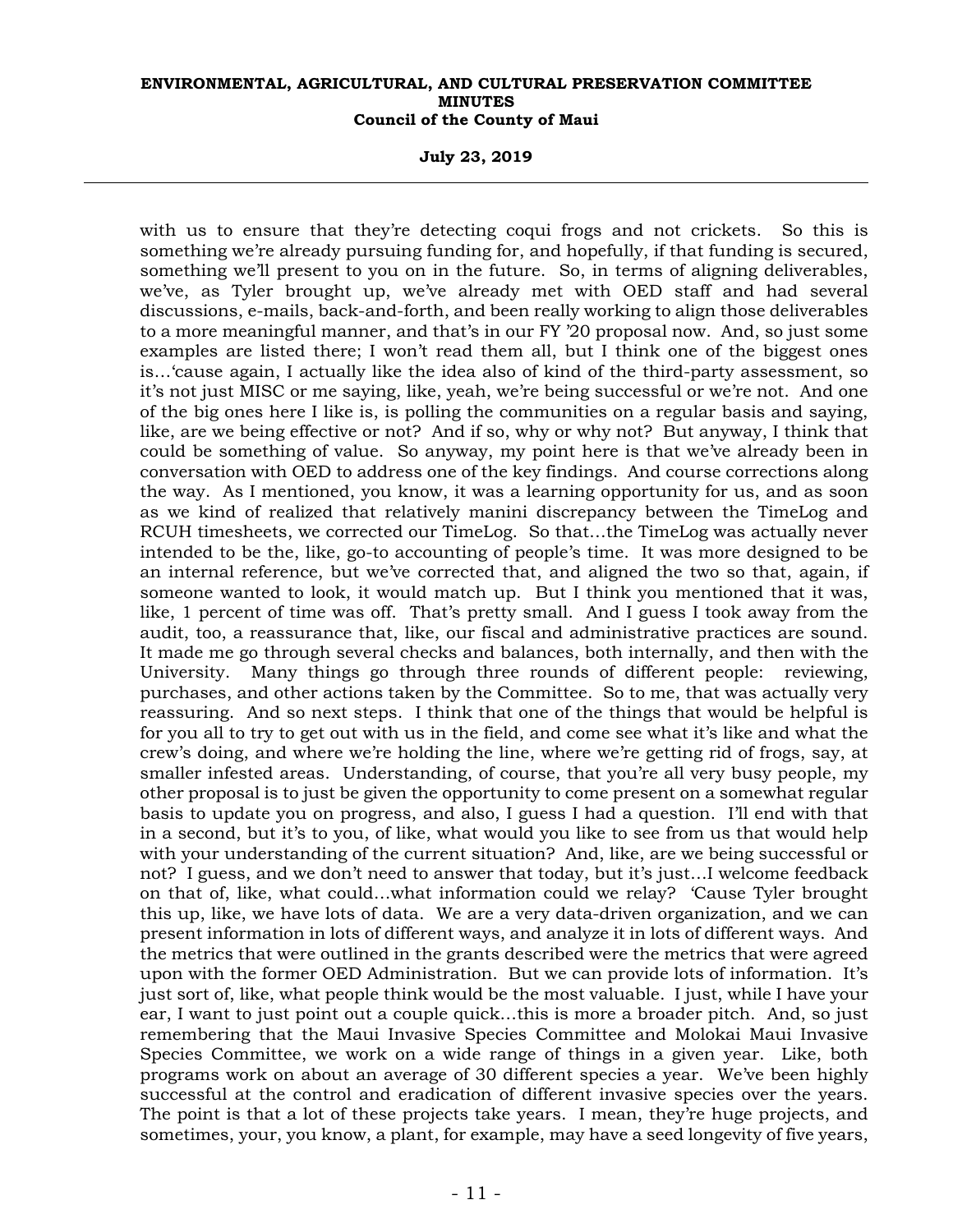**July 23, 2019** 

ten years, or longer, and you have to keep going back to make sure that plant is not growing anymore. So this just highlights some of our successes. I really like to mention the one about the eradication of veiled chameleons. So that's the first time in the world that any program has ever removed a reptile from the wild, ever. That's pretty amazing to me. And I just want to talk about, like, if funding shifted, or was reduced, and also take the opportunity to say thank you for your incredible support this year and over the years of invasive species management. But these are just some of the things you lose, and Tyler brought this up, but, like, the amount of funding…that's when it…when we talk about estimates for, like, what's it going to take to eradicate? It's a challenge for us to come up with those numbers sometimes, 'cause we don't know what they next year's number is. And the amount of funding directly affects the pace and scale of eradication efforts. And so that's hard, and also, even in the proposals, you know, often we'll submit a proposal and we'll put in our ideal goals, and kind of what we want the outcomes to be, but then it's often not the amount of funding we thought, or whatever. So it's just a moving target, and I'm sure you can all relate to that. And from your nonprofit backgrounds. Anyway, this is, to me, like, what's it's all about, honestly, is a pest-free, especially*. . .(inaudible). . .*pest-free Maui for our next generation, and also empowering them to learn about our natural environment, and providing local work opportunities for our keiki. And I'll just say mahalo, and also highlight, as Tyler did, that we're projects with the University of Hawaii Pacific Cooperative Studies Unit. So, thank you again, Chair, for the opportunity, and all of your time.

- CHAIR SINENCI: Mahalo, Mr. Radford, for being here, and I forgot to designate Adam as a resource person pursuant to Rule 18(A), thank you. We had a question from Chair King.
- COUNCILMEMBER KING: Okay. Thank you, Chair. So actually, just kind of going back to your…the acoustic monitoring that you were proposing, and you said you were seeking funding. So, are you seeking additional funding for that outside of the funding that the County has designated for coqui frogs?
- MR. RADFORD: We actually put the bulk of the request into our proposal to the Hawaii Invasive Species Council, which is how our…essentially how our State funding is allocated. That's a competitive grants process as well, as the OED process.
- COUNCILMEMBER KING: So, if you get the money for the acoustic monitoring, that will be in addition to what the County has provided…through our budget, what the County has provided?
- MR. RADFORD: Well, this year, because you increased the allocation for coqui, we just put it into there. It's not asking for more, necessarily. It's just…

COUNCILMEMBER KING: Okay. So, it's coming out of the current budget?

MR. RADFORD: Correct.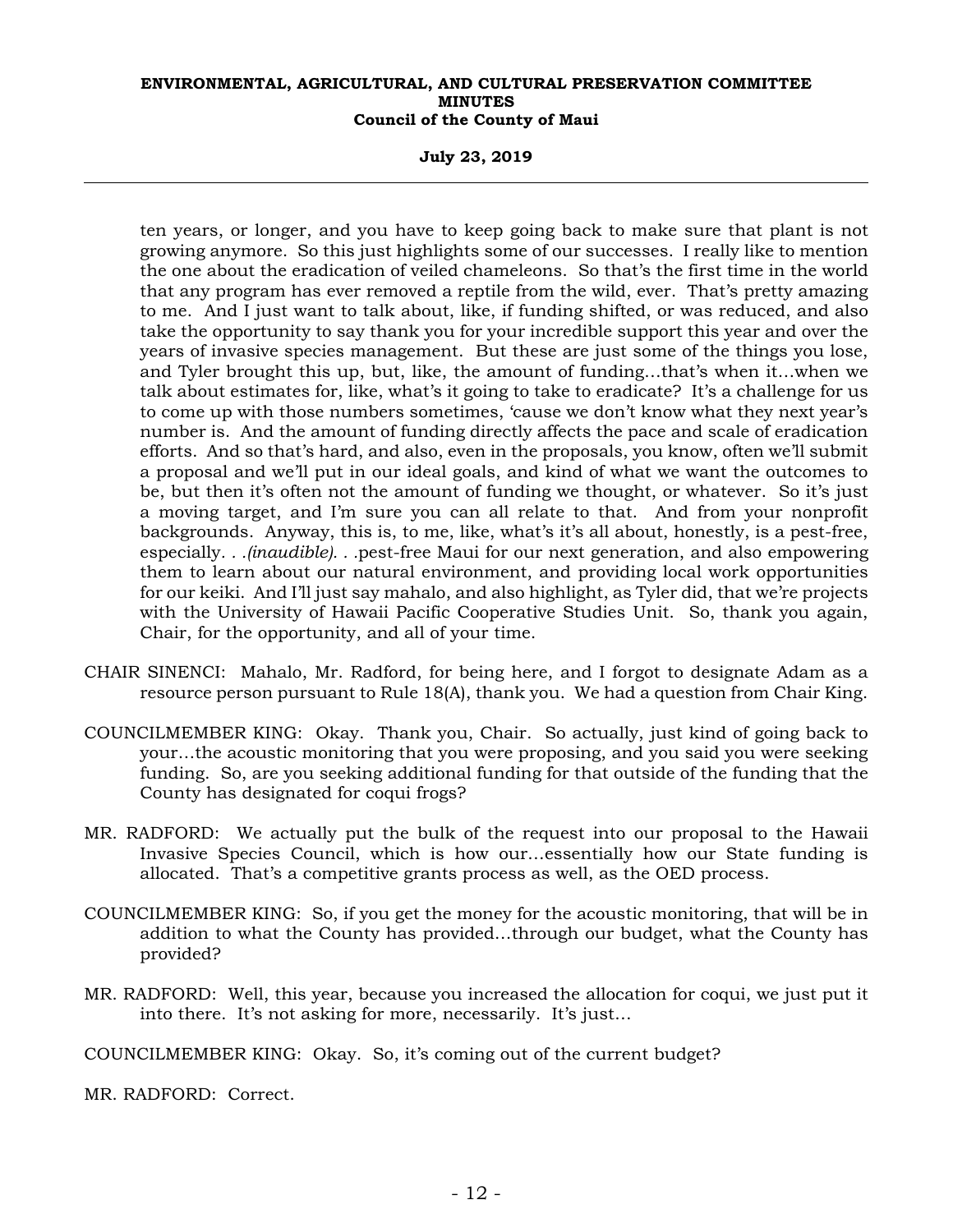#### **July 23, 2019**

- COUNCILMEMBER KING: Okay. I just wanted to double-check, 'cause you said you were seeking additional funding for that.
- MR. RADFORD: That additional funding would be through the State, not through the County. Sorry, thank you for the clarification.
- COUNCILMEMBER KING: Okay. So you are asking…so this would be above what the County is providing? If you get this funding?
- MR. RADFORD: Just on the State side of things. So, sorry, to be clear, the addition is in our State request, not the County request.
- COUNCILMEMBER KING: That's what I'm saying. So, if you get the funding you're seeking for the acoustic monitoring, that's in addition to what the County has provided?
- MR. RADFORD: Yes. Sorry.
- COUNCILMEMBER KING: Okay. That's what I'm trying to clarify.
- MR. RADFORD: Yes, thank you.
- COUNCILMEMBER KING: Okay. And then one of your slides, under course correction, I don't know that you addressed that third bullet point that says, improved measures of effectiveness. So have you changed some method, methodologies?
- MR. RADFORD: Not so much the methods yet. I mean, as with the acoustic monitoring, we're pursuing other options. But, I guess what I meant by that bullet was more adding…we added quite a few metrics into our FY '20 proposal for the County that we thought would more fully capture the progress of the project.
- COUNCILMEMBER KING: Okay. What…so what's different? What new measures did you add in there?
- MR. RADFORD: As I mentioned, like, gauging community…their perception of impact--

COUNCILMEMBER KING: Okay.

MR. RADFORD: --and things like that, that I think I have the slide with a few listed.

COUNCILMEMBER KING: Okay. So you're talking about the things in the previous slide?

MR. RADFORD: That's correct.

COUNCILMEMBER KING: And then the last question I had was on the question of eradication, 'cause, you know, I've talked to you several times about it, Adam, and asked if it's possible and if we could get a plan, and I'm hearing from the auditor that it may not be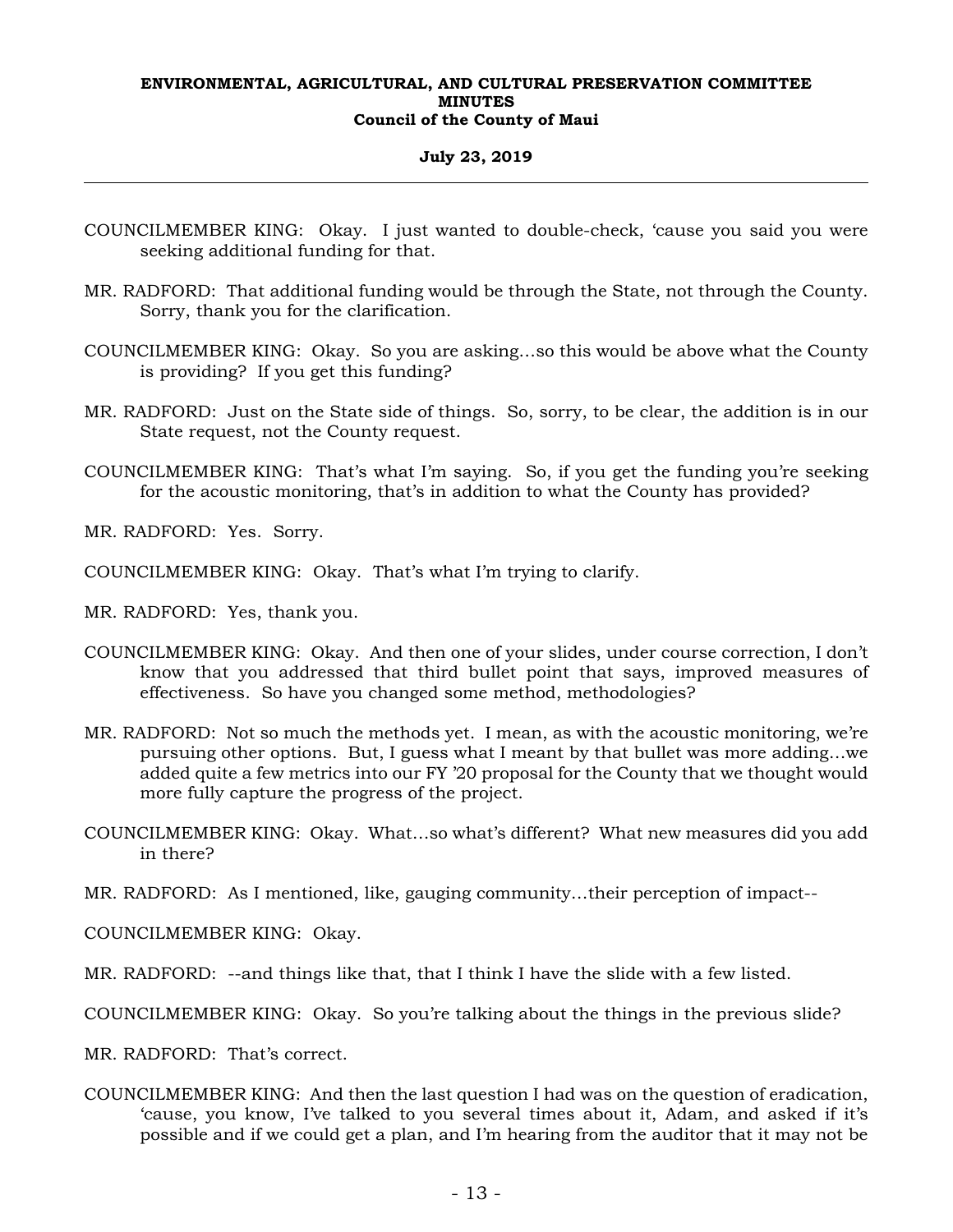#### **July 23, 2019**

possible. So, is it possible and is it possible to get? Because I think we have to look at larger funding, but I want to see a plan first, and I've been talking about this for a better part of a year and I haven't seen an actual plan. Like, if we had 4.5 million, or if we had 15 million, here's how we would approach it over the course of five years or ten year, or however long it's going to take. So, is there…are you working on a plan like that, so you can justify it? 'Cause I don't think we're just gonna, you know, provide funding without seeing an actual plan, and at least some targets for what would happen every year on the pathway to eradication.

- MR. RADFORD: We're always working on revising our plan, and I think I did provide at one point, the strategic summary, to your office, but I'm happy to share that again. But…
- COUNCILMEMBER KING: Well, I've seen the maps, but I haven't actually seen a whole plan for, you know, a five-year plan or a ten-year plan or whatever it is for how much money it would take each year, what are the steps you're gonna take each year to get the reduction, what the target reduction is, and then at the end, you know, how you're gonna get to the end goal, eradication. I haven't seen that.
- MR. RADFORD: I can provide that to the Council.
- COUNCILMEMBER KING: Okay. Because I mean, I've asked for that a few times, so I just…I would really like to see that, because I'm a firm believer that…in prevention, and I think if we don't prevent…I've seen what's happening on the Big Island, and I think if we don't put money into it and prevent it now, and if there is a chance to eradicate, then eradicate now so we don't have the big economic losses that we're seeing on the Big Island. And the situation they're in, which is beyond the point of return. They're not even spending any more money on it because there's no way to get rid of the coqui frogs over there now. It's done. They're going to have to live with them for the rest of their lives. I don't want that to happen to Maui, but I also don't want to put five to ten million into this just on a yearly basis without seeing some kind of a plan that looks plausible.
- MR. RADFORD: Sure. We'd be happy to provide that to the Council
- COUNCILMEMBER KING: Okay. That would be really good, if you could do that, and maybe make a follow-up presentation on, you know…and, you know, whether that involves more people, funding for more employees or whatever it is. You know, I just, I would like to see that…and the fact that you're telling me that there can be a plan makes me feel like okay, there is hope for eradication; that you feel like there is a pathway for it, to eradication, and we could probably get rid of this problem. And then the other recommendations are, what are we going to do along the way to keep this from the…coqui frogs and other invasive species from continually coming in. I mean, do we have to put a ban on bringing in, you know, vegetation from the Big Island, or these certain vegetations, or what do we have to do? What…how, how are they continually, or are they continually coming in, and how would we keep that from happening? I mean, Molokai has done a really good job of keeping invasive species out, because they don't let a lot of stuff come across their, you know, shoreline. And I remember there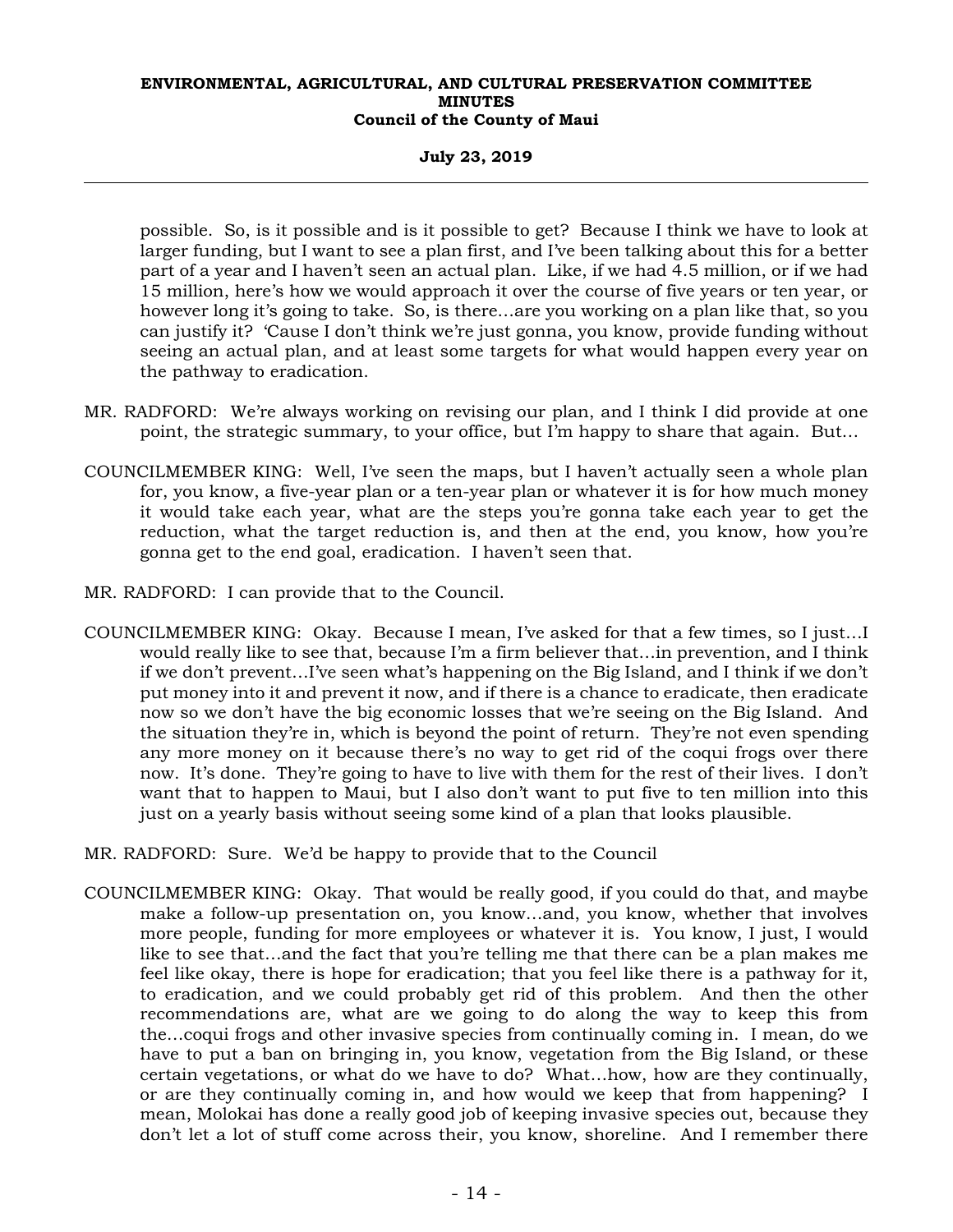**July 23, 2019** 

was a big to-do when they found one apple snail over there a few years ago, and then they figured out it came from a corm on Maui, so it wasn't spreading. But how do we get to that point where we can track those things before they become a problem, you know...where they're coming from, figure out where they're coming from?

MR. RADFORD: That's a great question. Thank you for that, Chair. So, the State has actually developed a comprehensive biosecurity plan that is now in its third year of implementation, I believe, but I think that looking to that and seeing maybe how the Council could help support actions that are outlined in that plan would be the most effective way to help solve the problem you're talking about. 'Cause I agree, I mean, the issue is that things keep showing up, and, on average, we're tasked with a new major pest species every two years. So, yeah. It's a recurring problem, and I think that kind of piggybacking on ongoing efforts at the State level would probably be the most effective way to have--

COUNCILMEMBER KING: Okay.

- MR. RADFORD: --change occur.
- COUNCILMEMBER KING: Yeah. That would be great to see what their recommendations are, Chair, and maybe have a presentation on that, how we could help with that. I'm…you know, my concern is obviously all invasive species, but it's just looking at these warnings we get every so often about certain ferns that come in and have the fire ants on them, or we had-–it's in your report, in South Maui-–the coqui frogs at one of the nurseries in South Maui. We found out early enough, I think, to get them out of there, but, you know, we're not…South Maui is not necessarily known as an area of coqui frogs or a lot of other invasive species, so we're not aware, you know. Different communities, certain communities, Haiku, certainly, is aware. Other communities are not. We don't have that much awareness, and people don't know what to do when they…and sometimes people don't even know what they're hearing when they hear it. So maybe it needs to be more widespread, the education, but certainly we need to know what steps the Council can take. I was really surprised to see…you had a lot of presentations on the watershed, the different watershed projects last year, at the end of the year, in the Water Committee, and everybody kept talking about the Himalayan ginger being so invasive, and yet you go down to any of the stores at all of the airports, and they're selling Himalayan ginger in little packets to tourists. So, you know, there's a lot of disconnects like that, too, and if there's something we can do to stop those on Maui, I'd be happy to look at that. So, thank you, and thank you for your presentation. Thank you to Spire for your presentation, your work. We have to get a handle on this, sooner rather than later. Thank you.

MR. RADFORD: Yeah. Thank you, Chair.

CHAIR SINENCI: Thank you. We have Member Lee, and then Member Kama, and then Member Sugimura.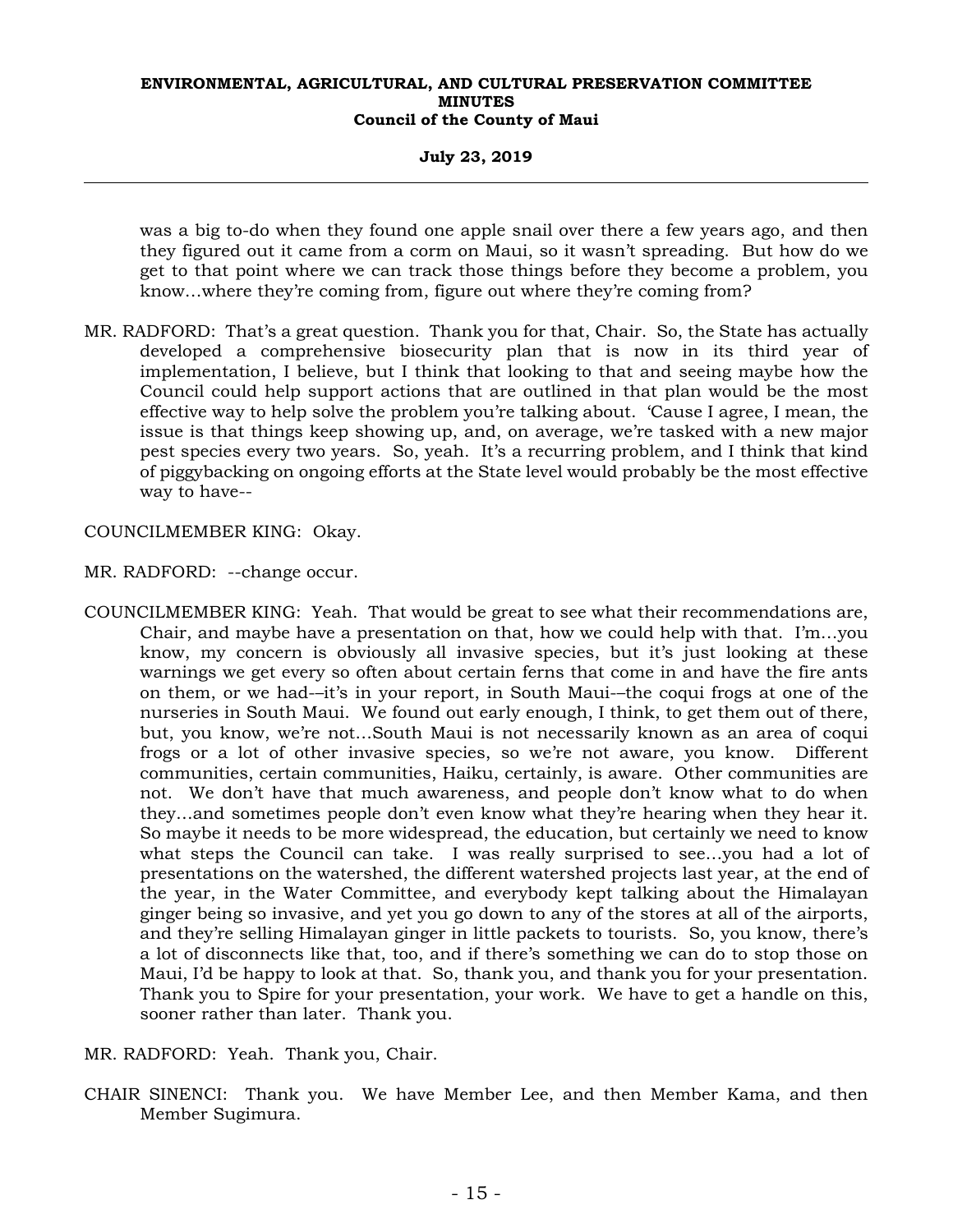#### **July 23, 2019**

COUNCILMEMBER SUGIMURA: Thank you.

- COUNCILMEMBER LEE: Thank you, Mr. Chair. Hi, Adam. Thank you for your presentation. So, in the last year, how much did you receive from the County and how much did you receive in total grants?
- MR. RADFORD: It's a good question. So, the County grants were…it was…let me do the math real quick, if you just…
- CHAIR SINENCI: Ms. Fukumoto, would you have those figures…for last year? You had a question?

COUNCILMEMBER LEE: …750,000, right?

COUNCILMEMBER SUGIMURA: On the back page.

VICE-CHAIR KAMA: On the back page of the audit. *. . .(inaudible).* . .

- MR. RADFORD: I don't…yeah, I don't think that's the total for last year. I think the total for last year for County was 1.855 million, and I think the State was 870,000, and then we got a few other smaller grants, like Hawaii Tourism Authority and National Fish and Wildlife Foundation. That was about 120,000 or so. So, simply, the County was, like, 1.8, and other grants were about a million, so the total budget was, like, 2.8.
- COUNCILMEMBER LEE: Well, yeah. Well, almost 3 million. Anyway, it appears, Adam, that you've been getting more and more grants, but the results are not…well, it's hard to ascertain what the results are, actually, you know. And, from when you…from, let's say the previous year to last year, how many more staff people have you, you know, had? How much have you increased your staff?
- MR. RADFORD: We increased about 12 FTE between last year…between…within the time frame you're describing.

COUNCILMEMBER LEE: So, you added 12. So now you have a total of how many?

- MR. RADFORD: It's about 40 FTE, total.
- COUNCILMEMBER LEE: 40 FTE. So, personnel costs alone would probably…swallows up most of the grants?
- MR. RADFORD: That's correct, except for with the coqui-specific, it's typically about one-to-one, in terms of personnel costs versus costs for citric.
- COUNCILMEMBER LEE: So, wouldn't you think that if you were dealing with hundreds of thousands of these little critters, that you would need a lot more than 40 people?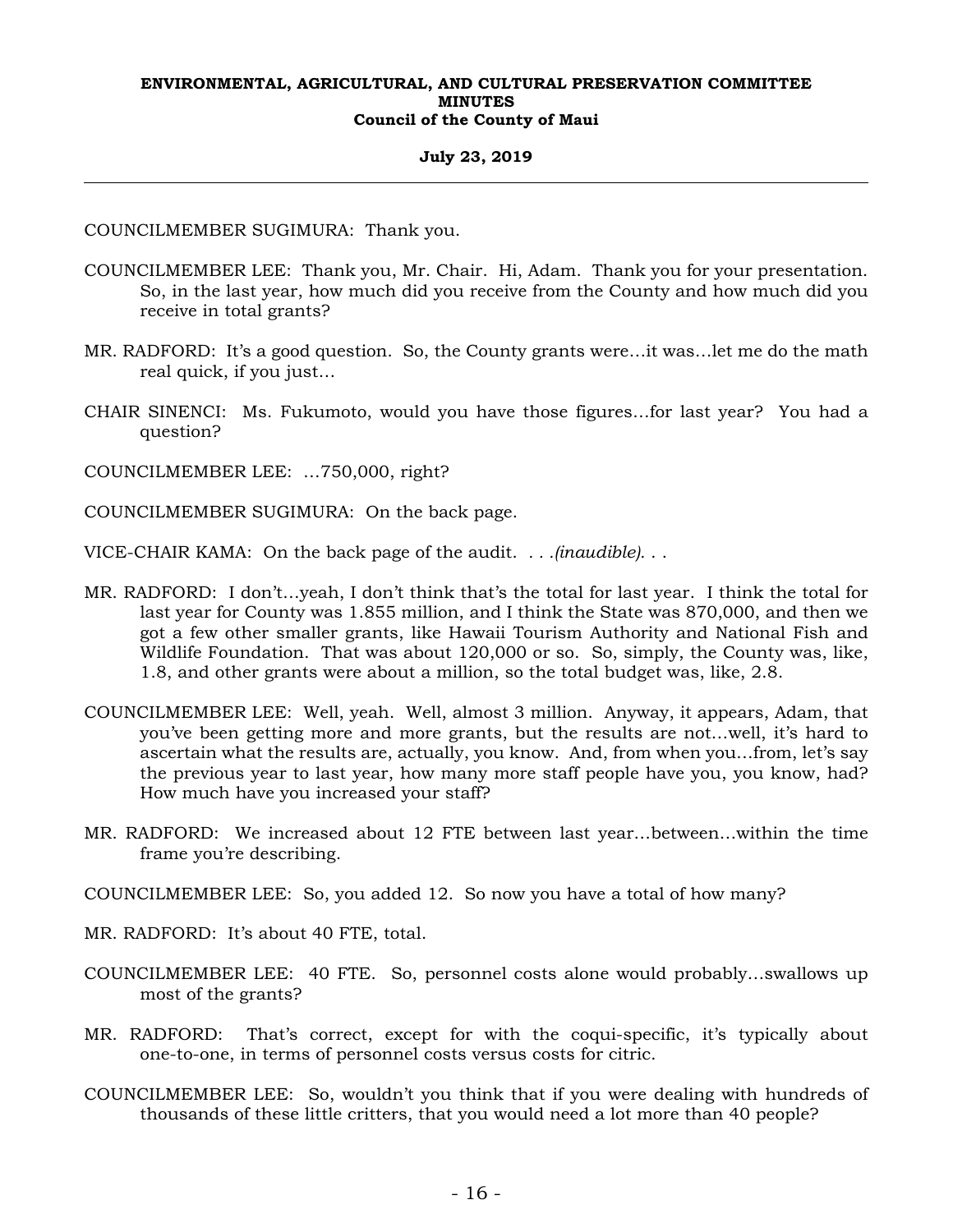#### **July 23, 2019**

MR. RADFORD: Yes, if we're awarded the grants we've applied for this year, we're looking at effectively doubling the field crew size.

COUNCILMEMBER LEE: Yeah.

- MR. RADFORD: That's what the funding would support. And also, I just want to point out that MISC started in 1999, and we had a Manager, we had a, basically, an Administrator, we had a data person, and we had, you know, a couple other, like, administrative-type positions. Anyway, that's never changed, even though, over many years, the program has continued to grow, and our current plan is actually to…we think we can manage even more field staff with that pretty limited amount of administrative…
- COUNCILMEMBER LEE: I guess my point is, Adam, that maybe you shouldn't attack this in such tiny steps, you know. It's like, you really have to take a quantum leap and because you are sort of a quasi-State entity, working with the UH and so forth, that you…I would wonder if you couldn't access some of the larger resources available to the State. National Guard, or anybody…the Marines, the Navy, the Army. But, you know…
- MR. RADFORD: I would love it. Yeah, I would love it.
- COUNCILMEMBER LEE: Yeah, I know, but have you asked?
- MR. RADFORD: We did, and they said no.
- COUNCILMEMBER LEE: And why not?
- MR. RADFORD: They didn't…weren't interested in working with us on that.
- COUNCILMEMBER LEE: Well, maybe that's where we need to band together, and make a stronger request, because--

MR. RADFORD: Sure.

COUNCILMEMBER LEE: --you know, you can't attack this kind of a problem with F troop; you need a platoon, or not platoon, a division, you know. You need huge numbers. So, I'm wondering why, you know, you're just sort of limping along, because the people that have testified during the budget process really believe that there's way more to be done. I mean, they're helping with their community groups, which I feel is really commendable, but they can help with maintenance, but somebody has to help with eradication. So, I'm thinking that…and I know you're going to have to start thinking bigger, and getting way more people involved, and maybe you shouldn't be in the field, maybe you should spend more time organizing the masses, you know, to attack the problem because it's so overwhelming and as mentioned earlier, you know, it's growing to a point where it's starting to get a little scary. So, we need to be pretty bold in our, you know, strategies, and I'm thinking that however the County can help you, not only in terms of money, because… And speaking of that, on one of the pages that the auditor provided us, I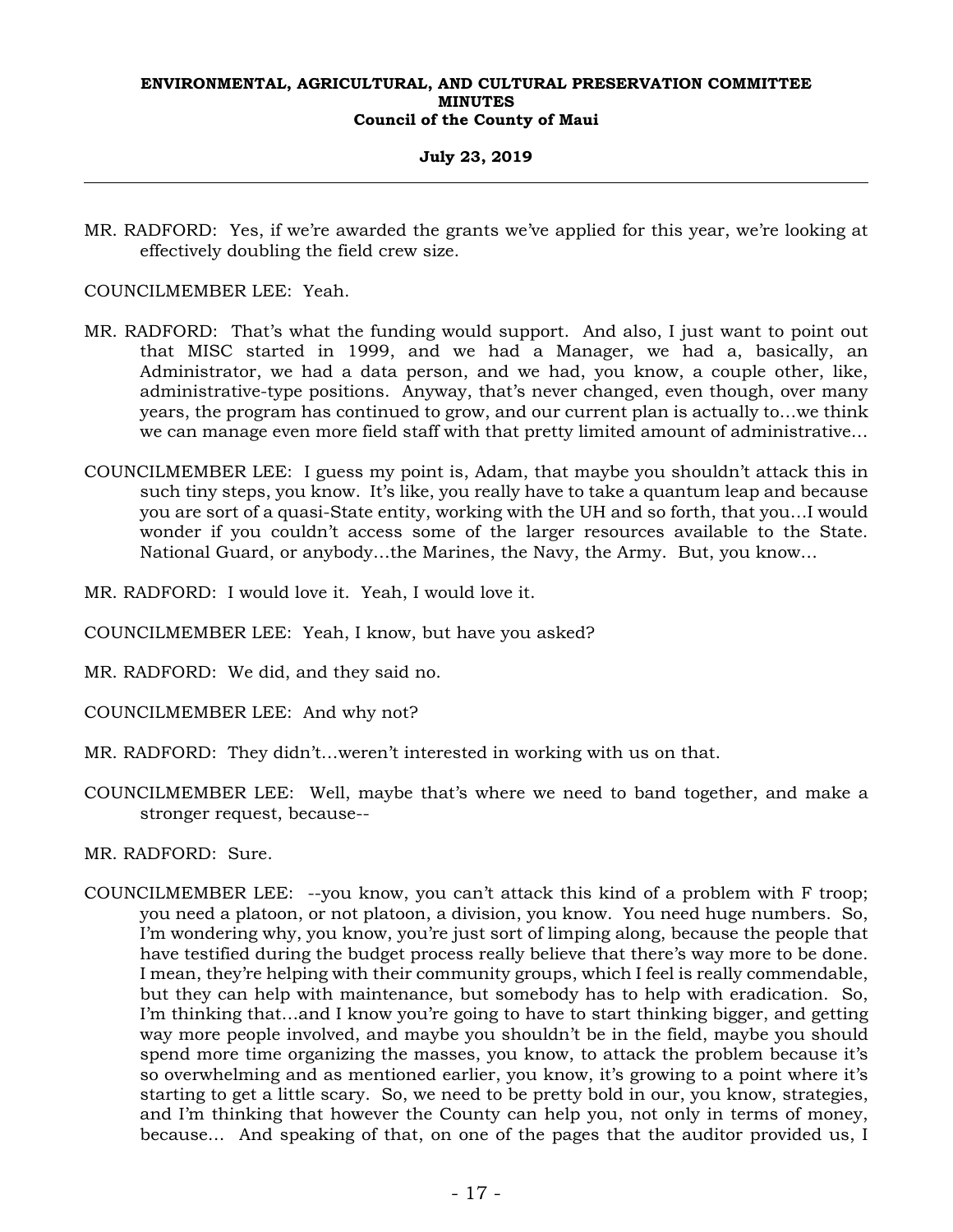#### **July 23, 2019**

don't know what page number, but it's Finding No. 2, under recommendations, there's a mention here. It can't possibly be this. It says here, 19 populations have been eradicated, and that MISC considers populations to be discreet areas where five or more calling coqui are heard. Five is considered a population?

MR. RADFORD: Yes. That's been the standard we've used for years.

COUNCILMEMBER LEE: So, 19 populations of five or so? I mean…

MR. RADFORD: No. Typically, in simple terms, if it's a population, there's a lot of frogs. It's generally, there's like one or two, or there's a lot. And also, keep in mind that the juveniles and the females don't call. They don't make noise. So, I think the ratio is essentially, like, three…for every one frog you're hearing, there's, like, 15 frogs present. Often, with animals, they tend to strike out on their own. So, like, if you find one coqui frog--

COUNCILMEMBER LEE: Yeah.

- MR. RADFORD: --it's often just one. But if you find five calling frogs, there's probably--
- COUNCILMEMBER LEE: Okay.
- MR. RADFORD: --females and juveniles present.
- COUNCILMEMBER LEE: Okay. I want to wrap my questions up, because I know everybody else has questions. So, don't they have natural enemies? I don't know, chickens, whatever.
- COUNCILMEMBER PALTIN: Snakes. *. . .(chuckle). . .*
- MR. RADFORD: Sure. They do.
- COUNCILMEMBER LEE: What are they?
- COUNCILMEMBER PALTIN: Snakes.
- MR. RADFORD: Chickens, snakes, other frogs, themselves. They're cannibalistic; they'll eat each other. But none have proven to have a significant impact in terms of population.
- COUNCILMEMBER LEE: And secondly, you can't sterilize these guys?
- MR. RADFORD: We've talked to lots of researchers about that, and they have not wanted to pursue that 'cause generally, the whole gene sterilization thing, they don't want to go there with amphibians 'cause other places, most of the world, actually, amphibians are threatened, endangered species. So their concern is that if they did something in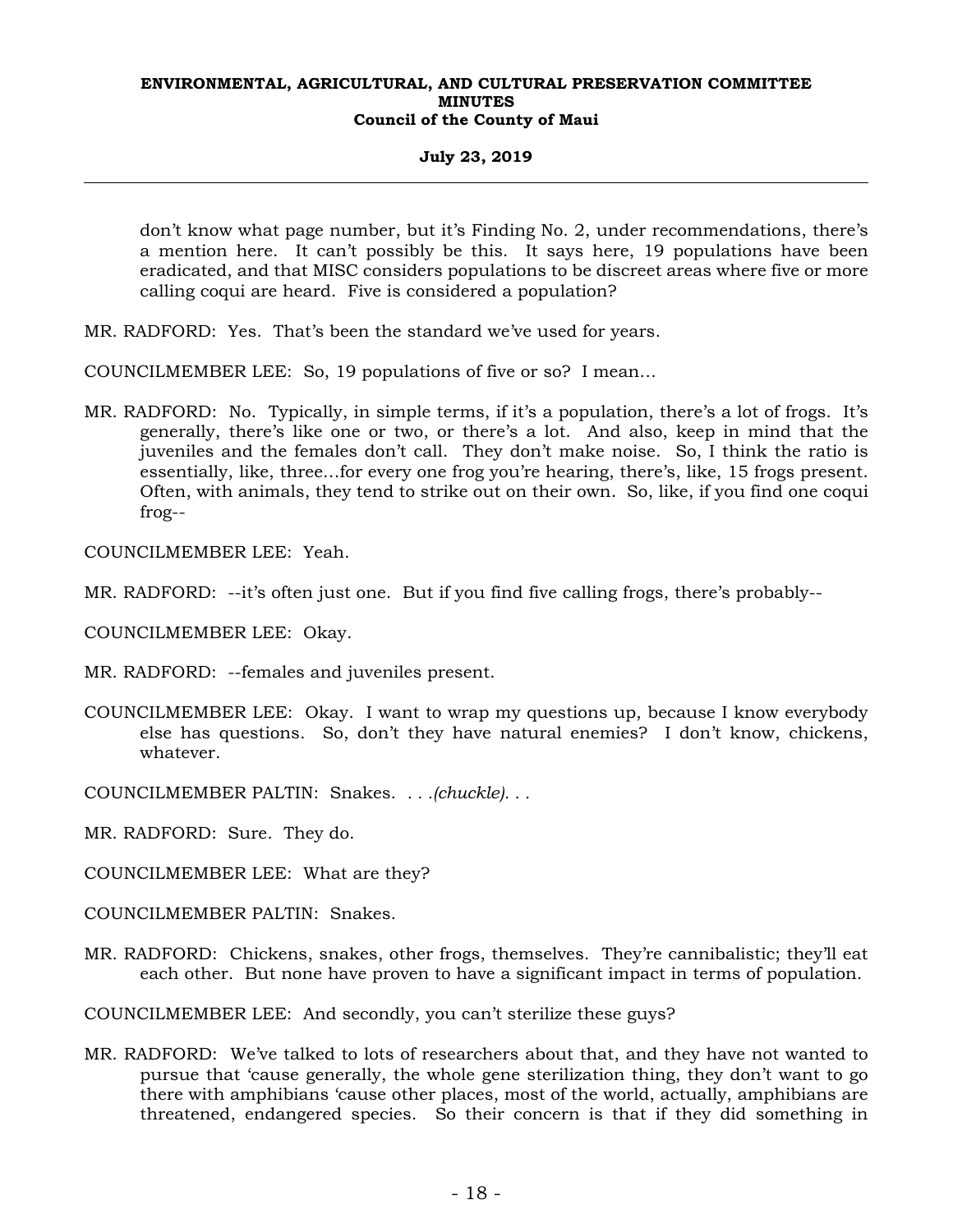#### **July 23, 2019**

Hawaii, that it would accidentally move somewhere else, and decimate those populations. So…

- COUNCILMEMBER LEE: Well, I think that's kind of a ridiculous thought, you know? I mean, if they want to repopulate, go to the Big Island. We want to eradicate ours, you know? We're not trying to preserve some of them. So, anyway, I think these other kinds of approaches need to be considered, because you can't go one by one, or kill 20 or 30 at a time when there's 10,000 of them, yeah? So, that is my hope, that other people, besides you, who come together with some different strategies that are much bolder and broader than we've been using in the past. Okay. Thank you. I yield my time. Thank you.
- CHAIR SINENCI: Thank you, Member Lee, for upping the ante. Member Kama?
- VICE-CHAIR KAMA: Thank you, Chair. So, Adam, the last time you came to us, and you said you were going to come with a plan. So, we don't have a plan today. I'm kind of upset about that, because I thought that today we're going to come with a plan, the plan that you said you were going to have months ago, to be able to eradicate. And that's when I said, well, why don't we just burn 'em out? I mean, to me, that just made sense, right? You want to get rid of it? That's an eradication method. It may not be popular, but, I mean, you gotta do something radical. But, how do you measure eradication?
- MR. RADFORD: Zero frogs. That's….
- VICE-CHAIR KAMA: Right. So how do you go about eradicating? What is your plan to get rid of…I gotta know more than what's written in this report from the auditor, and what I see here on your PowerPoint, because it doesn't tell me how. But it does tell me you want more money to do, but tell me what you want more money to do? With what? I mean, are you going to get a thousand volunteers up there at some point in time? I mean, you gotta say more than I need more money to do this, because I don't know what you've been doing in the past. I know you had \$2.8 million to do it, but it doesn't seem like we got a whole lot for what we paid for. I kind of, like, don't have a whole lot of confidence in this. So you gotta kinda like add stuff to make me feel more comfortable about this. Thank you, Chair.
- CHAIR SINENCI: Thank you. Member Sugimura, you had…
- COUNCILMEMBER SUGIMURA: Yeah. You know, so I was here last year, and kind of went through a journey with you. In fact, with me at the Upcountry farmer's market, you've come and done community outreach twice, and passed out your kits, and talked to people that stopped by that had questions. Upcountry farmer's market is a good place for the people who, you know, shop there and who may have concerns about coqui frogs. So I wanted to ask you about your community outreach, because that was something that was being developed, and I think that maybe what Member Kama is talking about is, you know, what was that plan? And today, I didn't realize that, you know, we were going to talk about that, but you can. I would love for you to share that with the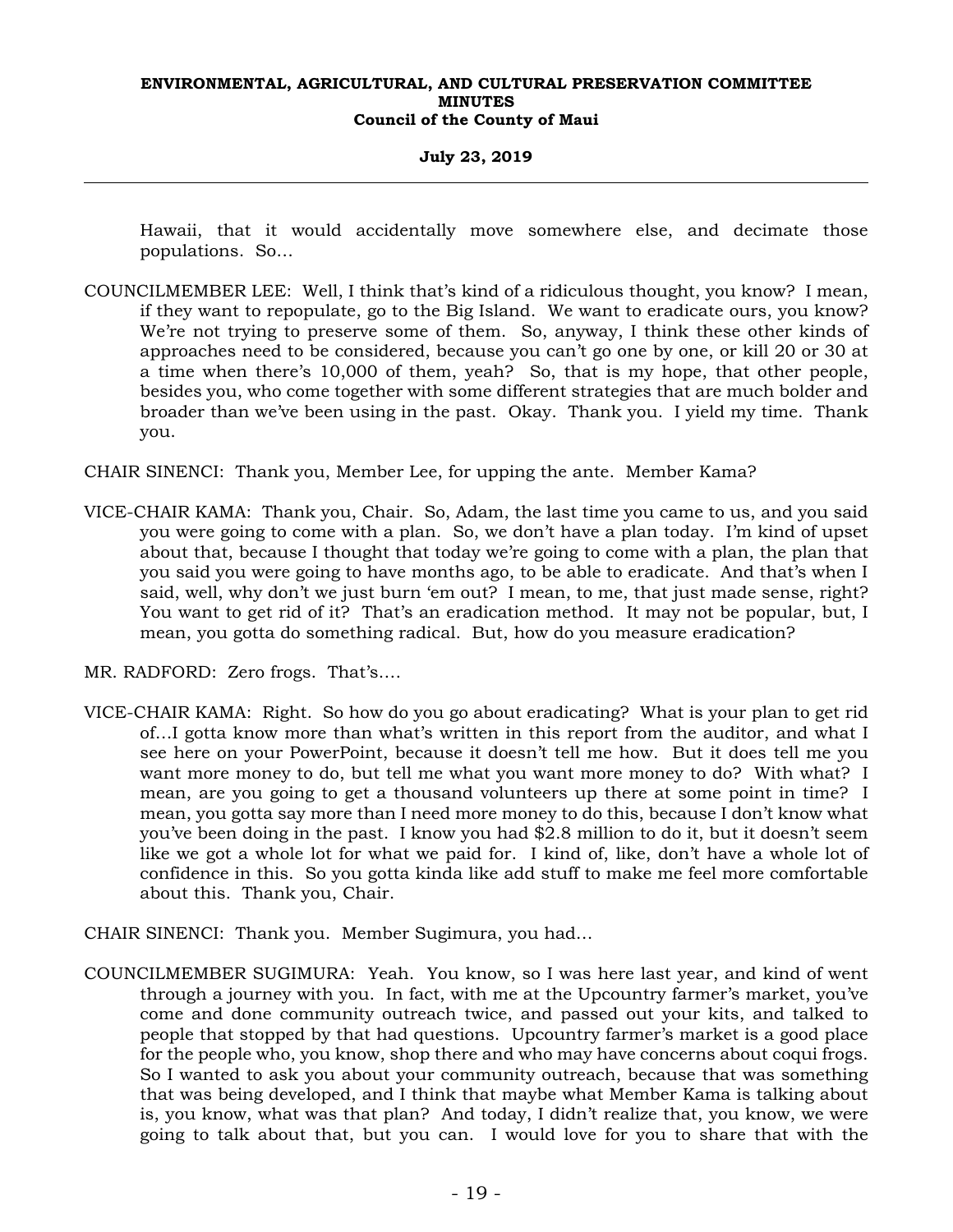**July 23, 2019** 

Members, and I do know that during this current budget, we were hearing cries for \$4 million, you know, that would help. I'm not too sure if you got there with State funding, so if you could comment about that; your total State funding during this 2020 Fiscal Year. And I think the State gave you some money through the Hawaii Invasive Species [*sic*] or whatever that is, and as well as, I think Mayor upped his…upped the coqui frog eradication. So if you could comment about that increase. And, Chair, I would love to hear from OED, 'cause I think that part of this is what OED is currently doing, but before, if I could, ask those questions and then maybe ask OED to comment…your community outreach and, you know, different things that you're doing.

MR. RADFORD: Yes. Thank you for the question. So, kinda to answer both questions about planning and things. So, ideally, to eradicate a coqui frog, you want to get back to the place they are on about a six to eight week revisit schedule to break the reproductive cycle of the frog. That's kind of where we've--all those green dots--that's how we were successful. Unfortunately, in the Maliko area, we've had to pick, essentially, six places that we can get on that schedule to try to achieve success, push them back, and then we'll pick more spots. So that is part of the plan, is to either have the adequate resources to address every, what we call, management unit, or work systematically through a certain subset of those, and then ultimately get all of them done. Another huge component of the plan is actually habitat maintenance and removal, so essentially, a crew just to do that, and then the other aspect that you brought up is the community engagement program, which we're really excited about. It's utilizing community-based social marketing as an approach to empower communities and inspire them to, as a unified front, try to address coqui frogs. And since the Upcountry farmer's market, we actually now have four active communities that are being incredibly successful, and the goal is for every residential area in and around Maliko to actually have a communitybased program, because again, if the residents are out, like either doing maintenance and/or helping get the few frogs in their yard, that frees up our crew to get into the places like the gulches, the main gulch itself that have hundreds, if not thousands, of frogs, and most people don't want to go there. And so what we felt, was that the four million was, like, kind of a manageable amount, but also an amount that would get us to move the line back towards Maliko Gulch. Like, to be honest, in and around Maliko Gulch, I think I've mentioned this in the past, but it's been, essentially, a containment project, because we just haven't had the resources to push the line back. But we think with additional staff, they can actually get back to these areas on that six to eight week revisit frequency. We can start to move the line back. The other thing is that we did get allocated, in the State's biennium budget, \$750,000 per year for coqui barrier work, which we…I don't think MISC is going to take on. We'll help facilitate, but we're looking at actually contracting that out, and we've been working with our local Department of Land and Natural Resources office to kind of figure out how that's going to work, 'cause that's CIP funding. But what we're envisioning is using the barriers, which we know are effective deterrents, is just like they do with animal removal in the watersheds, you know, you make a line, and then you push back, and you make another line, and you keep leapfrogging back towards the gulch. So that's the goal with that. And, yeah…I mean, that's the gist of it. It's basically having enough people to be able to get back to these sites on that regular cycle, and then the habitat removal, community engagement,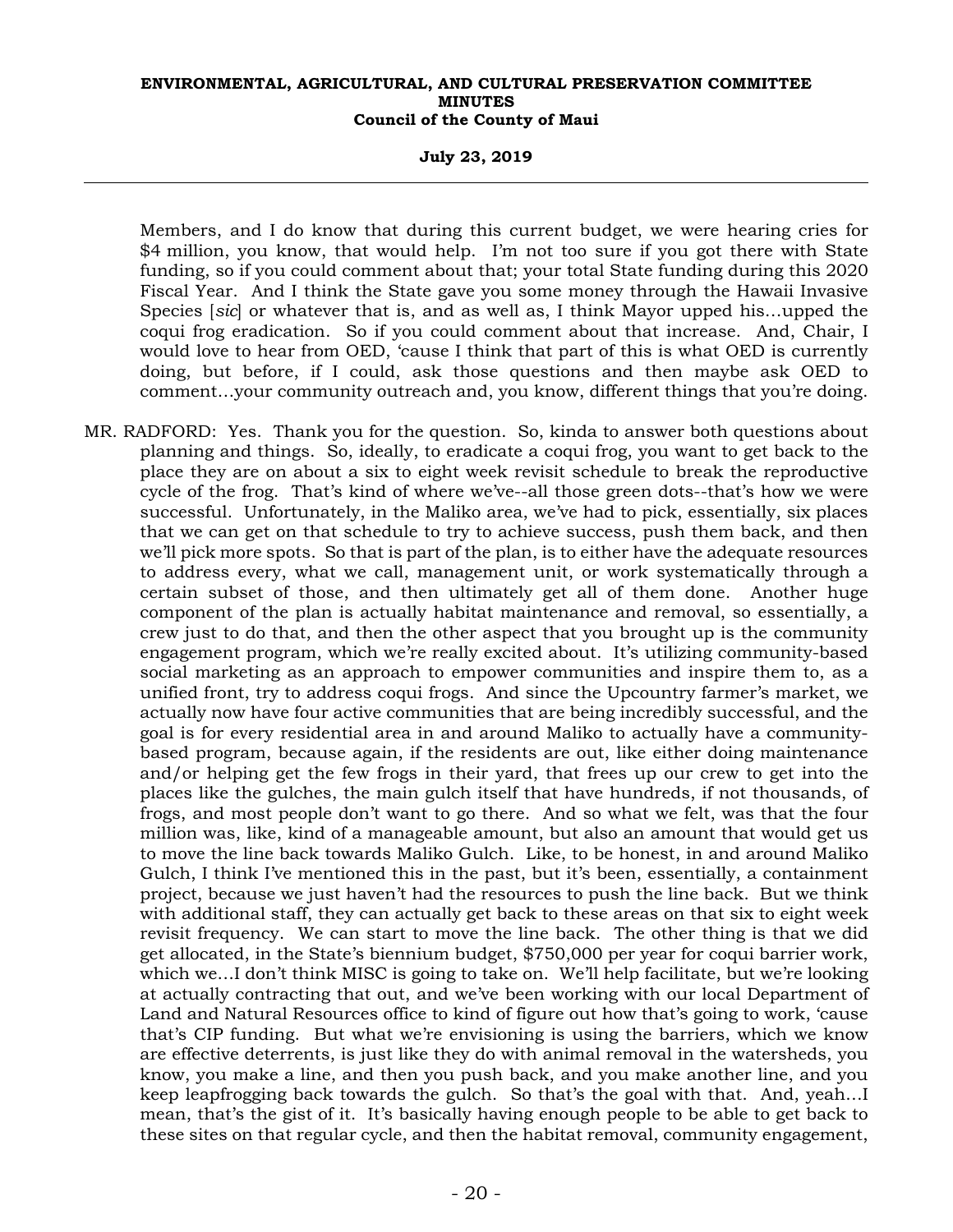**July 23, 2019** 

where we have one community engagement liaison now. We have proposed bringing on two more individuals just to help facilitate that. And I will say, I mean, we have residents in and out of our baseyard all day long during the week, getting equipment, citric acid, getting training, and then we also have a liaison or a staff member out with those communities, certainly Monday through Friday night, almost every week now at this point. So, it's become a major part of our program, and I personally think that community engagement part and, I believe, Member Sugimura, that you feel the same. Like, I don't think we will be successful with the coqui eradication effort in Maliko if we don't have everybody on board. 'Cause it's just, as Member Lee brought up, I mean, it's a big problem that requires out-of-the-box thinking and major resources, and I would love it if the National Guard wanted to participate. We actually talked to the National Pest Control Center about them coming out and doing their training with the C-130 aircraft in Maliko, and, unfortunately, they didn't take us up on that, but we're always open to ideas, and certainly looking to, you know, do better and do more. So, and I'm happy to provide the plan. I think...I may not have, and I apologize, I probably didn't share it with everybody, but I believe I have shared our strategic plan in the past, but I'll be sure to get it to all the Members…

COUNCILMEMBER SUGIMURA: Yeah, maybe you can send it to all of us.

MR. RADFORD: Yeah.

COUNCILMEMBER SUGIMURA: Or send it to Committee Chair.

MR. RADFORD: Yes.

- COUNCILMEMBER SUGIMURA: Yeah. Thank you. And, I wonder if we could ask OED what, you know, their comments are.
- CHAIR SINENCI: We'll go to Ms. Director after one more--
- COUNCILMEMBER SUGIMURA: Okay.
- CHAIR SINENCI: --and then we'll go to the Director. Thank you. Member Paltin?
- COUNCILMEMBER PALTIN: Thank you, Chair. So, kind of like Chair King, my perspective comes also from the Big Island. I grew up there and, you know, one time I was home visiting my family, and we did find little fire ants, and I called the Big Island Invasive Species Council [*sic*], and I kind of expected a rapid response, like how there is on Maui. And there was nothing. They told me, like, I could go to the store and try this product and maybe put some peanut butter out on a stick. And in my experience on Maui, working at Honokahua Bay, there has been success stories. There was little fire ants on the boardwalk at Oneloa, and they came out and there was a rumor of little fire ants at one of the emu pits. I regularly see the Maui Invasive Species van cruising around, and I know of how bad it could be, coming from Hawaii Island, and how bad it's not here on Maui, and I think that, you know, we should be very grateful that we have passionate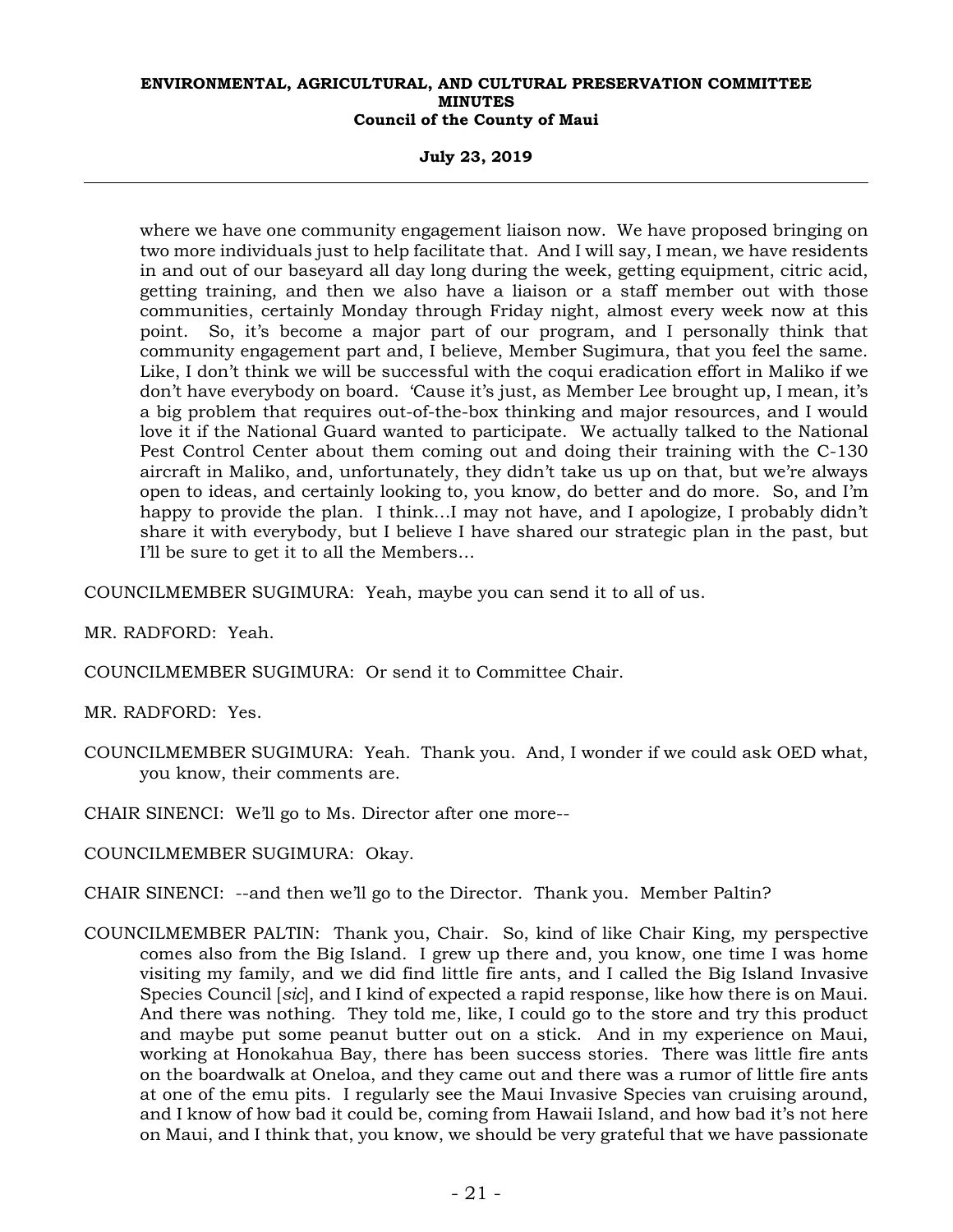**July 23, 2019** 

people like this, and instead of putting it all on their shoulders to `auamo, it's all of our problems. And instead of telling them, who are you partnering with? Us, as the leaders, need to, you know, look into what it is. We all came back from the conference in Vegas, and I didn't have to go through the same process of ag inspection coming into Hawaii that I had to go leaving. I saw many people not fill out their ag declaration forms, although they said it was the law and, you know, the direction that I personally prefer us going into is the way that it is going now, where the community has to take on more responsibility. And it's not in the way that Big Island Invasive Species Council [*sic*] does it where they just tell you over the phone; well, you can try this. You know, it's meeting with the neighbors, and I think that strategy goes far beyond invasive species. Once the networks are created, it can also apply to natural disasters, it can apply to pretty much any community issue. And so I do appreciate the audit, and I don't feel like it's uncovered anything horribly wrong. Like all audits or reviews, it's pointed to areas that we can improve, and I think so it served its purpose. And I'm supportive of Maui Invasive Species Committee because I know that if we don't continue to kakou them, there is nobody waiting in the sidewings that is as passionate and is experienced as them. And I don't want the leadership of the organization to feel that that's a blank check, you know, but I think, you know, during the election time, we heard loud and clear how coquis are a big issue. To me, it's not as big as an issue of, you know, the little fire ant. To me, that's a much bigger issue or, you know, the apple snail, because our food na kalo. But, if it's the people's issue, it's my issue, and I just would like to see more outreach with the landscaping community, the agricultural community, the hospitality industry, and all these people that will be severely negatively impacted if Maui Invasive Species Committee isn't around. So, all I got is just, you know, holomua.

CHAIR SINENCI: Mahalo.

COUNCILMEMBER KING: Chair?

CHAIR SINENCI: Thank you.

COUNCILMEMBER KING: Chair? Before we move on, can I just ask one more question?

CHAIR SINENCI: Sure, before we go on to the Director?

- COUNCILMEMBER KING: Yes. I think there was a big piece that was left out, because I was always under the impression that you used a lot of volunteers, and that wasn't really mentioned in the report from the auditor, or from your report. So, maybe can you just kind of give us a brief overview of what your volunteer program is, and how many people, or how many man hours you utilize every year? Volunteers? Do you keep track of that?
- MR. RADFORD: That's a good question. So, volunteers, we…so we track time. I don't know the number off the top of my head, I guess, but I would estimate it to be probably a few hundred hours or so a year. Because we don't really have like a volunteer coordinator, so it's a little more opportunistic. Probably our biggest volunteer group is school groups. Like, we do, like, Seabury winterim will do a week with our Hana crew, with usually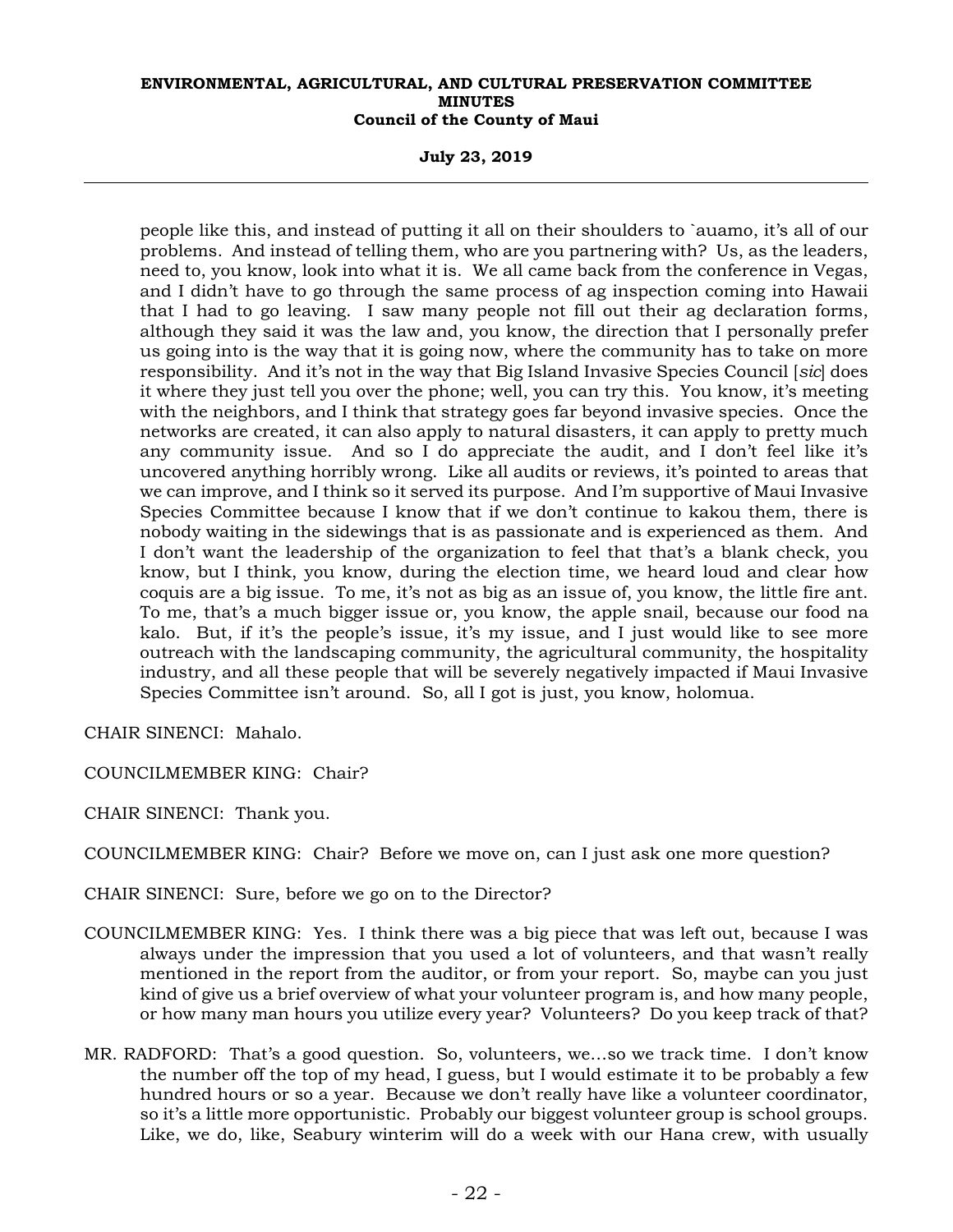#### **July 23, 2019**

about 10 to 15 kids. So, it's a lot of the school groups, and then we do have some community members that are regular volunteers that'll come help us with, you know, a variety of tasks. But I think probably the biggest use of...it's not volunteers, but it's actually interns. So we typically host five to six different interns a year from different programs. And why I raise that actually is not just their assistance and the low cost of having interns, but also, often those interns turn into regular full-time employees when they're done with their internship. So, it also provides an economic opportunity for those individuals. But the thing we don't capture well, because it's really hard to do if you're not engaged with the individuals kind of constantly, is we're not able to capture well all of the different residents, the individuals that are out, like controlling coqui frogs on their own time. 'Cause we're not there all the time. So that's one that we've struggled to capture, but, I mean, it's, as I mentioned, there are community groups active, essentially, every weekday of every week. So I mean, it's a pretty significant effort, but again, that's one that we've kind of struggled to capture.

- COUNCILMEMBER KING: It might be valuable for you, going forward, to hire a volunteer coordinator, and capture the number of hours and the success, successes that the volunteer groups might have, because you have people who might want to come out for a week, or a couple of weeks a year, but don't want a full-time job doing this. And if you are looking at several hundred hours per year, and maybe you can increase that with this, you know, building a plan to increase that, I think it'd be well worth your time to have somebody to coordinate all those hours, cause those are hours you're not paying for, and you're getting production out of, hopefully. But I would just, I would just…that's one of the things to me that's the most valuable about our nonprofits on the island, is they do an incredible amount of work with volunteer hours, and there's hundreds of thousands of volunteer hours that go into our nonprofits. It gets stuff done that the County would spend millions on. So, I think you can expand, you know, your operations and your success rate that way too…and, you know, without proportionally expanding the dollars. But again, I will reiterate that if I…if we were able to see a plan and it marched toward that end goal of eradication, you know, I'm not adverse to putting some big money in…cause I think we need to do that, but I don't want to do that blindly. So, thank you. Thank you, Chair.
- CHAIR SINENCI: Thank you, Chair. Members, we also invited OED Director, Kay Fukumoto, here, and we wanted to just ask her to comment on the audit, and maybe some of the audit's recommendations as far as grant performance measures.
- MS. FUKUMOTO: Thank you for having me. I just wanted to comment that having taken office on January 2nd, I did go back and look at these grants because, obviously, it's such a huge budgeted item as a grant in our Department. And I have to say that I was very impressed by the level of effort that Adam and his crew were putting in, in terms of…I understand Maliko is a hot spot, right? But there were other colonies that they eradicated, and we're looking at, you know, areas in Kapalua, Makena, you know, Waihee. I mean, those could have just gone and, you know, increased in population had we not done something, so…and I have been on the Big Island, so I totally understand. And, you know, part of, I think, perhaps the problem may be that I don't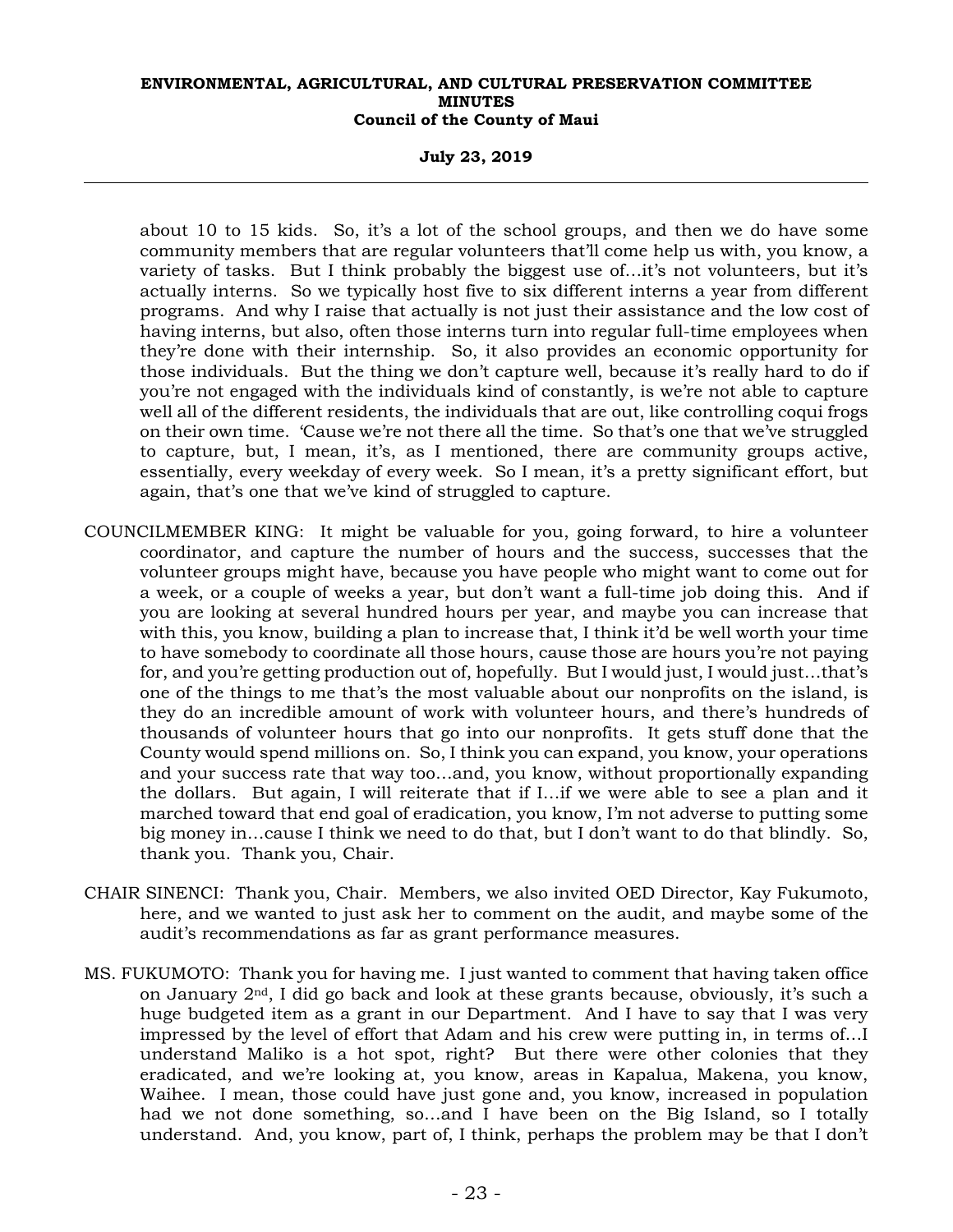**July 23, 2019** 

live next to Haiku or Maliko, but if we all did, we would really know the toll that it would take, you know. And this is a large problem. Regarding addressing the audit items, I was very appreciative of Adam taking a more proactive approach in trying to determine the colony sizes, and actually going out to look at how we could measure, right. The difficulty of saying how many coquis did we kill is, you know, challenging. But he did find the acoustic measurement instrument. You know, he came and we spoke about it. We talked about, well, with this level of funding and buying the instrument, you know, where could we target? And he was then gonna use OED funding for half of it, and then to utilize State funding, you know, for the other half, so that we can use this measurement device to tell us, you know, whether we're progressing. So I've appreciated him moving forward with measurement, because I think that's the primary issue, with respect to whether we're getting ahead of the game. So I think, you know, I think we have moved the needle, and this measurement tool will allow us to quantifiably know whether we are actually doing it. So, thank you.

- CHAIR SINENCI: Thank you, Director. Any questions, comments for the Director? Seeing none, I did want to go ahead and ask the Staff if we could have a follow-up letter to formally request a five- to ten-year plan--
- MS. APO TAKAYAMA: Yes, Chair. I'll draft that.
- CHAIR SINENCI: --from Mr. Radford. I think this was a great discussion. We wanted to thank Mr. Kimura for being that third party from the outside, and coming in and, you know, giving us the input from the audit. It's always great to see all of us, legislators, administrators, boots on the ground…auditors, when we all can come together and talk about these issues that are very pertinent in our community. So, I appreciate everyone's comments and input in this meeting. I did want to tell Adam, please sign me up for one of your tours so that I can go kill some coqui frogs. *. . .(chuckle). . .* You've heard some of the Members…operation combat coqui…

COUNCILMEMBERS: *. . .(chuckle). . .*

- CHAIR SINENCI: …yeah? I want my hat. We can try and get some, you know, some help with that. You've also heard about an eradication plan from Chair King, maybe, possibly, by budget…the next budget session so that, you know, we can kind of look at that the next time budget comes around. And also, we're, you know, as the Environmental Chair, you know, we're planning on putting up some codes of conduct up here, and we wanted to highlight our unique Hawaiian environment, with lots of, you know, indigenous plants. So we wanted to always malama or honua malama our environment. So, I appreciate all of you guys' efforts today. And we had one more comment?
- COUNCILMEMBER SUGIMURA: Before you wrap up, 'cause sounds like you're doing a great wrap up, but I was just curious, you know, there's another health hazard, and I wonder if MISC gets involved with that, which is the rat lung worm. I mean, to me, that's super invasive, a health hazard. Do you ever get involved with that, and what is the MISC position, in terms of helping Department of Health?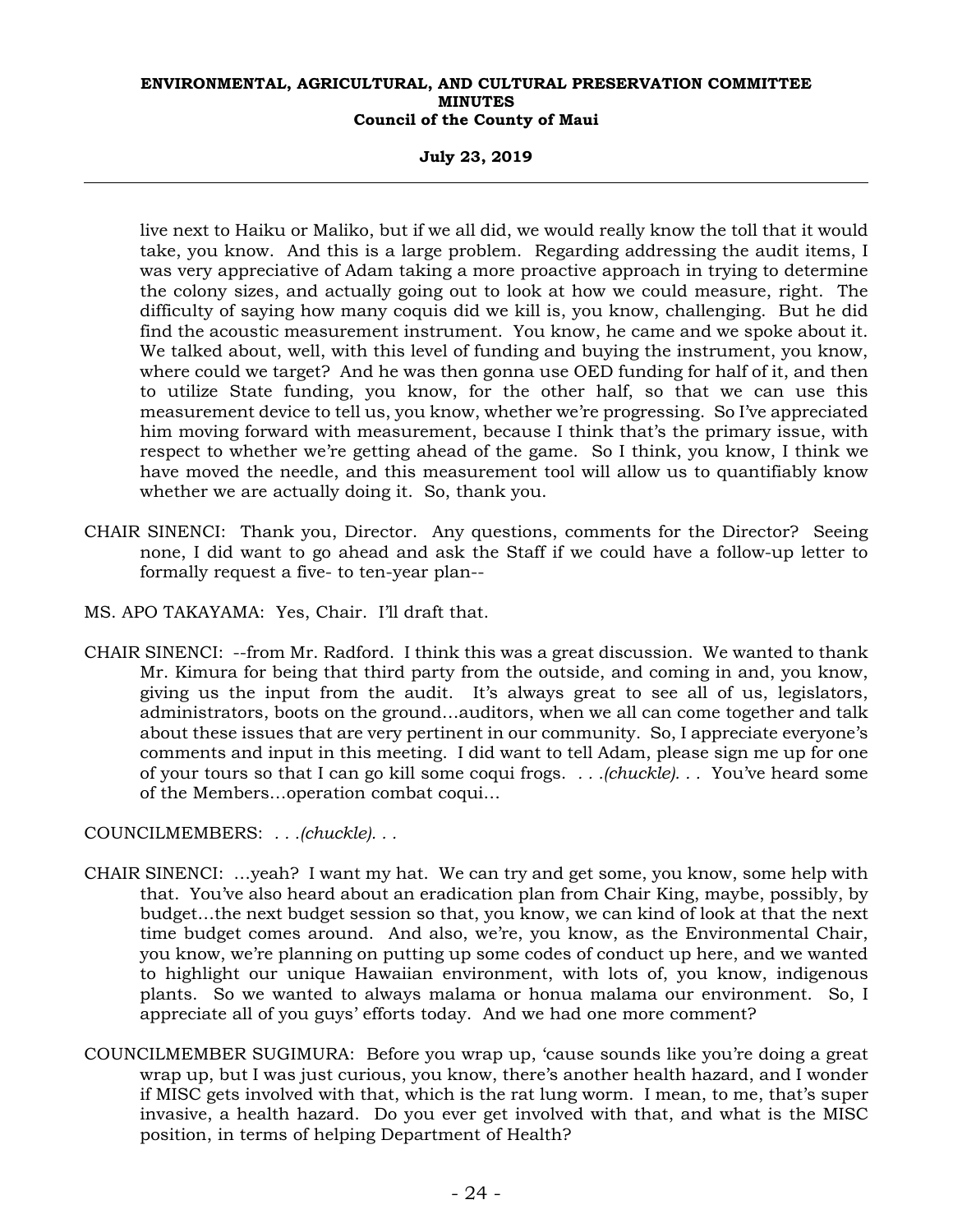**July 23, 2019** 

- MR. RADFORD: So we've worked closely with Department of Health on that, and our role to date has been to help with outreach and education. Unfortunately, the most common carrier of rat lungworm disease, the semi slug, is widely established in Hawaii, and has been for, I think, a couple hundred years. But…so, like, eradication of the carrier or the host, like, say, rats, is not feasible for us to tackle, so we've helped in an outreach and education capacity, and worked, like I said, closely with Department of Health and other…we've been involved in kind of an interagency response team to help with that. But I agree, it's a huge threat.
- COUNCILMEMBER SUGIMURA: It's huge. Yeah. So when Chair Sinenci goes on his…what are you calling it, combat--

CHAIR SINENCI: Tour.

- COUNCILMEMBER SUGIMURA: --the coqui tour, I'll go 'cause I was…I had signed up and then it rained with the family that I was going out with. So, sign me up again. Thank you.
- CHAIR SINENCI: Any other takers?
- COUNCILMEMBER SUGIMURA: I think we should all go.
- CHAIR SINENCI: Chair King? Okay. We might have to…yeah, we might have to write a report.
- COUNCILMEMBER SUGIMURA: *. . .(chuckle). . .* We'll go separately.
- CHAIR SINENCI: But, Members, before we adjourn, my intention is to defer the item--
- COUNCILMEMBER SUGIMURA: No objection.
- CHAIR SINENCI: --if there are no objections, so that we can continue to have this conversation and help in whatever possible way that we can.

#### **COUNCILMEMBERS VOICED NO OBJECTIONS** (Excused: MJM)**.**

#### **ACTION: DEFER pending further discussion.**

CHAIR SINENCI: With that, Members, no objections, this concludes today's Environmental, Agricultural, and Cultural Preservation Committee meeting. Thank you very much, everyone, Members, and Department representatives. This July 23rd meeting of the EACP Committee is adjourned. It's 2:56 [*sic*]. . . . *(gavel)* . . .